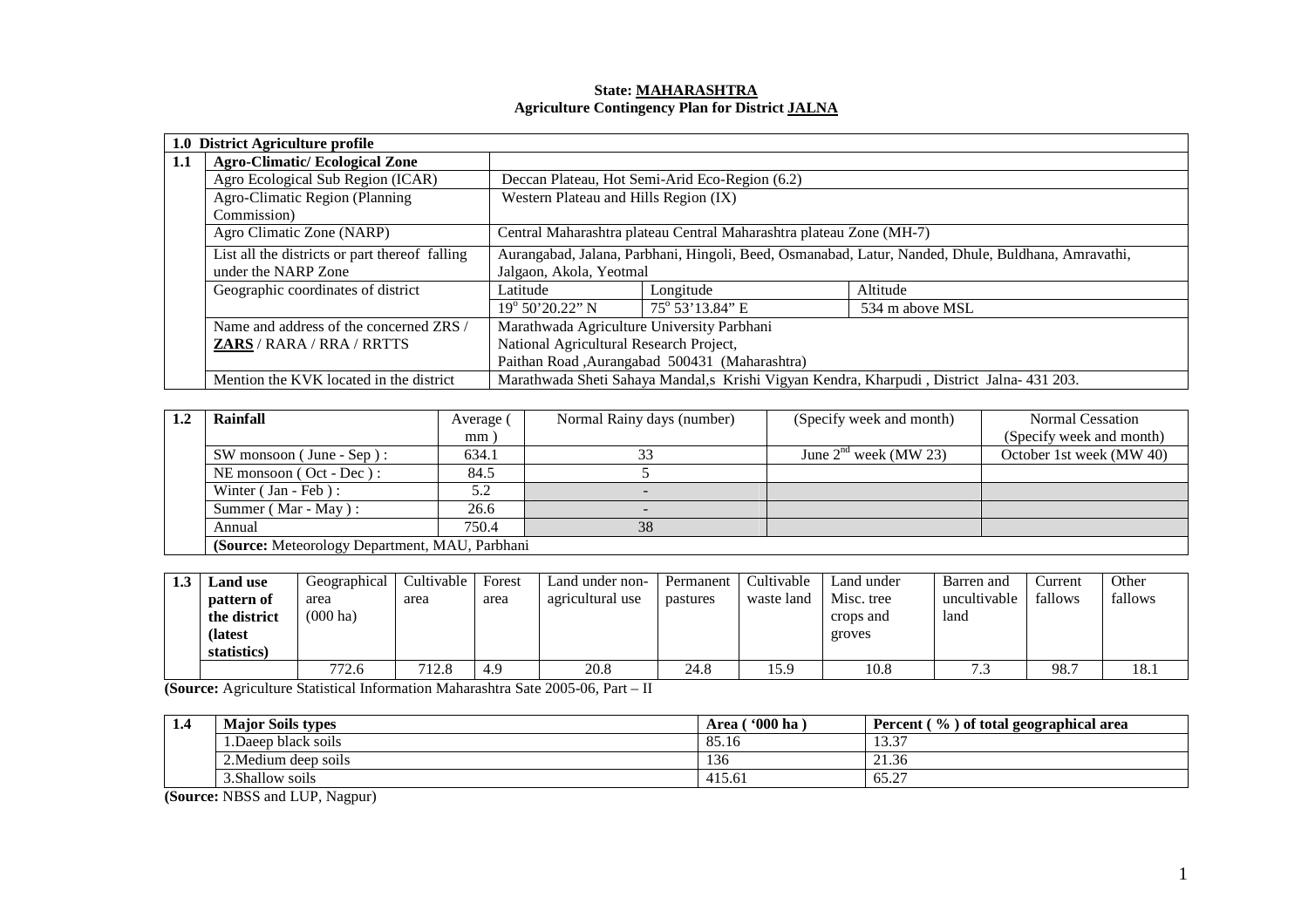| 1.5 | <b>Agricultural land use</b> | $^{\circ}000$ ha<br>Area | Cropping intensity $\%$ |
|-----|------------------------------|--------------------------|-------------------------|
|     | Net sown area                | 529.0<br>596.5           | 130/1<br>122            |
|     | Area sown more than once     | 159.0                    |                         |
|     | Gross cropped area           | 688.0                    |                         |

| 1.6 | <b>Irrigation</b>                                            | Area ('000 ha)           | Percent (%)              |                                         |
|-----|--------------------------------------------------------------|--------------------------|--------------------------|-----------------------------------------|
|     | Net Irrigated area                                           | 116.48                   | 22.17                    |                                         |
|     | Gross irrigated area                                         | 124.03                   | 10.57                    |                                         |
|     | Rainfed area                                                 | 412.52                   |                          |                                         |
|     | <b>Sources of Irrigation</b>                                 | <b>Number</b>            | Area ('000 ha)           | (%)                                     |
|     | Canals                                                       |                          | 22.17                    | 18                                      |
|     | Tanks                                                        |                          | 10.57                    | 8                                       |
|     | Open wells                                                   | 49774                    | 91.28                    | 74                                      |
|     | Bore wells                                                   |                          | $\sim$                   | $\overline{\phantom{0}}$                |
|     | Lift irrigation                                              | $\overline{\phantom{a}}$ |                          |                                         |
|     | Other sources (Farm ponds)                                   | 40000                    |                          |                                         |
|     | <b>Total</b>                                                 | $\overline{\phantom{a}}$ | 124.03                   | 100                                     |
|     | No. of tractors                                              | 2408                     |                          |                                         |
|     | Pump sets                                                    | 26920                    | $\sim$                   | $\overline{\phantom{0}}$                |
|     | Micro-irrigation (2009-2010) Drip 4.51 and Sprinkler 2.16 ha |                          | 6.68                     |                                         |
|     | Groundwater availability and use                             | No. of blocks            | % area                   | <b>Quality of water</b>                 |
|     | Over exploited                                               | $\blacksquare$           | $\overline{\phantom{a}}$ | $\overline{\phantom{0}}$                |
|     | Critical                                                     | $\overline{\phantom{a}}$ | $\sim$                   | ۰                                       |
|     | Semi-critical                                                | $\overline{\phantom{a}}$ | $\overline{\phantom{a}}$ | $\overline{\phantom{0}}$                |
|     | Safe                                                         | $\overline{\phantom{a}}$ | $\overline{\phantom{a}}$ | $\overline{\phantom{0}}$                |
|     | Waste water availability and use                             | $\overline{\phantom{a}}$ | $\sim$                   | safe                                    |
|     | Ground water quality                                         | $\overline{\phantom{a}}$ |                          | Suitable for drinking<br>and irrigation |

\* Over-exploited: groundwater utilization > 100%; critical: 90-100% semi-critical: 70-90%; safe: < 70%(Source: Comprehensive District Agriculture Plan, Jana District, 2008)

## **Area under major field crops & horticulture etc.**

| 1.7 | <b>Major Field Crops cultivated</b> |                  | $\lceil$ '000 ha<br>Area ( |              |                  |         |              |        |              |
|-----|-------------------------------------|------------------|----------------------------|--------------|------------------|---------|--------------|--------|--------------|
|     |                                     |                  | <b>Kharif 2009-2010</b>    |              | Rabi 2007-08     |         |              | Summer |              |
|     |                                     | <b>Irrigated</b> | <b>Rainfed</b>             | <b>Total</b> | <b>Irrigated</b> | Rainfed | <b>Total</b> |        | <b>Total</b> |
|     | Cotton                              |                  | 209.5                      | 209.5        |                  |         |              | -      | 209.5        |
|     | Pearlmillete                        |                  | 69.7                       | 69.7         |                  |         |              | -      | 69.7         |
|     | Maize                               |                  | 58.9                       | 58.9         |                  |         |              | -      | 58.9         |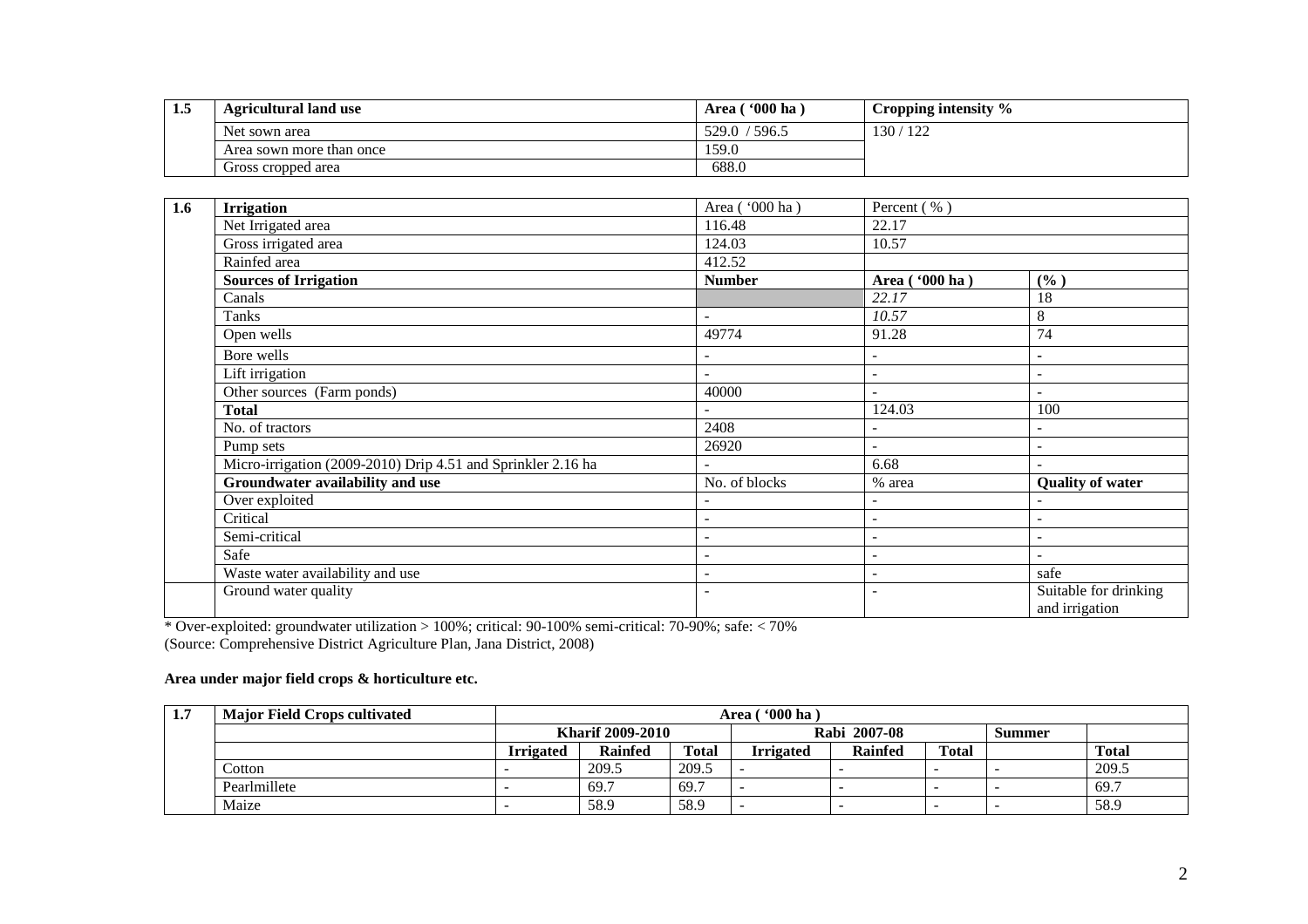| Pigeon pea  |                          | 51.6   | 51.6                     |      |       |              |      | 51.6  |
|-------------|--------------------------|--------|--------------------------|------|-------|--------------|------|-------|
| Grreen gram |                          | 44.0   | 44.0                     |      |       |              |      | 44.0  |
| Rabi jowar  |                          |        | $\overline{\phantom{a}}$ |      | 159.3 | 159.3        |      | 159.3 |
| Wheat       | -                        | -      |                          | 23.2 |       | 23.2         |      | 23.2  |
| Safflower   | -                        | -      | -                        |      | 22.6  | 22.6         |      | 22.6  |
| Gram        | -                        | -      | $\overline{\phantom{a}}$ |      | 15.7  | 15.7         |      | 15.7  |
| Sunflower   | -                        | . .    | -                        | 12.4 |       | . הו<br>12.4 |      | 12.4  |
| Ground nut  | $\overline{\phantom{a}}$ | $\sim$ |                          |      |       |              | -1.5 | 1.9   |
| Sunflower   | -                        | -      | -                        |      |       |              | 1.J  | 1.5   |

| <b>Horticulture crops - Fruits</b>        | Total area (000 ha) |
|-------------------------------------------|---------------------|
| $(2006-07)$                               |                     |
| Sweet orange (Mosambi)                    | 18.80               |
| Banana                                    | 0.49                |
| Mango                                     | 0.40                |
| Grape                                     | 0.15                |
| Guava                                     | 0.14                |
| Total                                     | 38.15               |
| Horticulture crops - Vegetables (2006-07) | Total area(000 ha)  |
| Tomato                                    | $\overline{0.2}$    |
| <b>Brinjal</b>                            | 0.2                 |
| Okra (Bhendi)                             | 0.2                 |
| Onion                                     | $\overline{0.8}$    |
| Carrot                                    | 0.3                 |
| Total                                     | 2.5                 |
| <b>Medicinal and Aromatic crops</b>       | Total area          |
|                                           | <b>NA</b>           |
| <b>Spices</b>                             | <b>Total area</b>   |
| Turmeric                                  | 0.04                |
| Ginger                                    | 0.17                |
| Garlic                                    | 0.05                |
| Coriander                                 | 0.05                |
| Onion(seed)                               | 0.50                |
| Total                                     | 9.00                |
| <b>Flower crops</b> (2009-10)             | <b>Total area</b>   |
| Marigold                                  | 0.03                |
| Rose                                      | 0.01                |
| Aster                                     | 0.01                |
| Mogra                                     | 0.12                |
| Nisigandh                                 | 0.15                |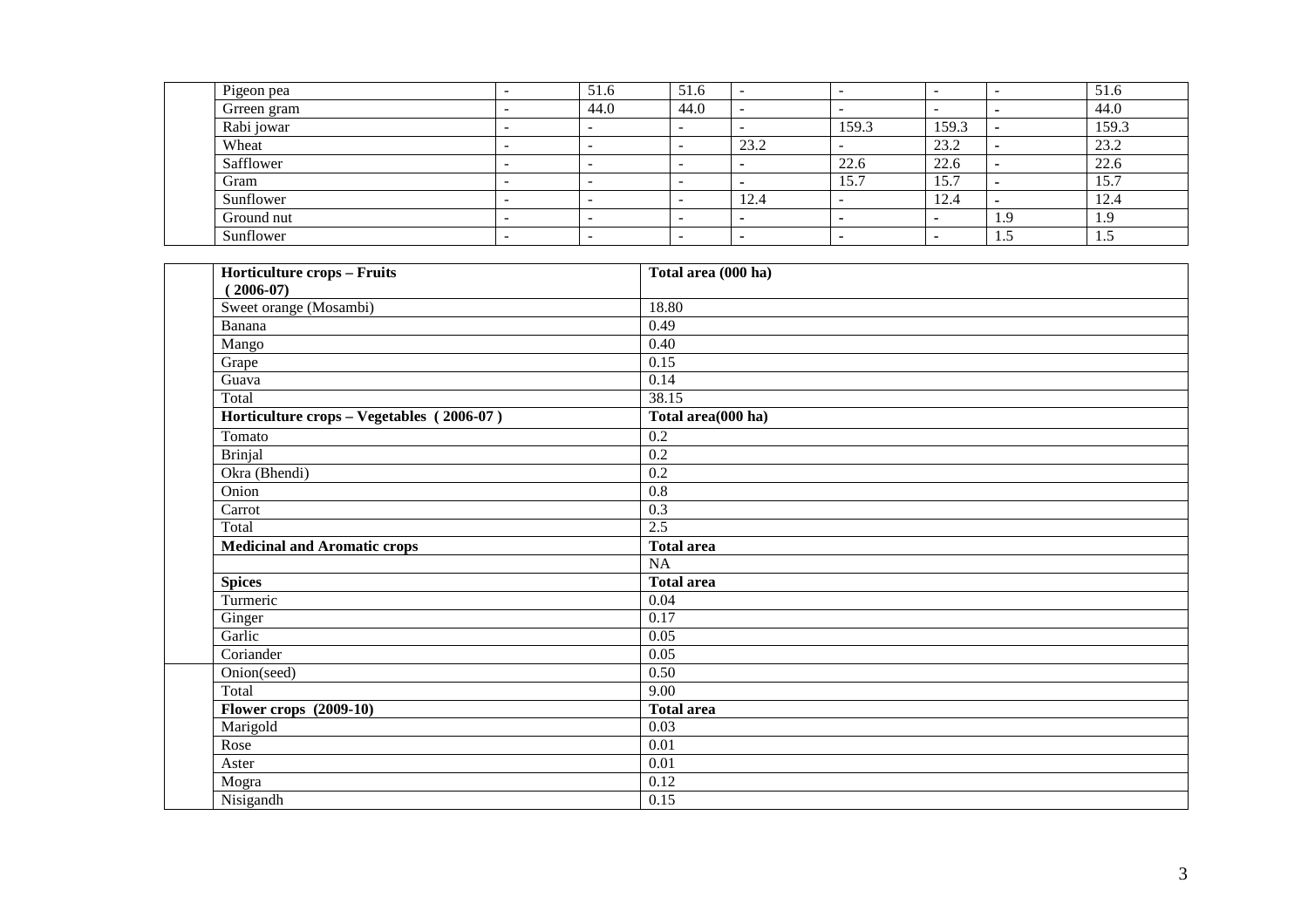| Total                  | 0.44              |
|------------------------|-------------------|
| <b>Fodder crops</b>    | <b>Total area</b> |
| Sorghum                | <b>NA</b>         |
| Maize                  | <b>NA</b>         |
| Lucern                 | NA                |
| Berseem                | <b>NA</b>         |
| Gajraj                 | NA                |
| Total fodder crop area | <b>NA</b>         |
| Grazing land           | <b>NA</b>         |
| Sericulture etc        | 0.20              |
| Others (Specify)       |                   |

10thers (Specify)<br>
\* If break up data (irrigated, rainfed) is not available, give total area<br>
(Source: Comprehensive District Agriculture plan of Jalana District (C-Dap 2008) & Divisional Review Meeting Report, Kharif 2010

| 1.8  | Livestock (2003 Census)                                   |                          |                | <b>Male ('000)</b>       |                | Female ('000) |                           |       | <b>Total ('000)</b>                            |                 |
|------|-----------------------------------------------------------|--------------------------|----------------|--------------------------|----------------|---------------|---------------------------|-------|------------------------------------------------|-----------------|
|      | Non descriptive indigenous cattle (local low yielding)    |                          |                | 230286                   |                | 204660        |                           |       | 434946                                         |                 |
|      | Improved / crossbred cattle                               |                          |                | 14383                    | 21409          |               |                           | 35792 |                                                |                 |
|      | Non descriptive buffaloes (local low yielding)            |                          |                | 12107                    |                | 64272         |                           |       | 76379                                          |                 |
|      | Improved Graded buffaloes                                 |                          | $\Omega$       |                          |                | $\theta$      |                           |       | $\overline{0}$                                 |                 |
|      | Goat                                                      |                          |                | 59732                    |                | 190663        |                           |       | 250395                                         |                 |
|      | Sheep                                                     |                          |                | 17973                    |                | 28911         |                           |       | 46884                                          |                 |
|      | Sheep Crossbred                                           |                          | 17             |                          |                | 24            |                           |       | 41                                             |                 |
|      | <b>Total</b>                                              |                          |                | 334498                   |                | 509939        |                           |       | 844437                                         |                 |
|      |                                                           |                          |                |                          |                |               |                           |       |                                                |                 |
| 1.9  | <b>Poultry</b>                                            |                          |                | No. of farms             |                |               | Total No. of birds ('000) |       |                                                |                 |
|      | Commercial                                                |                          |                |                          |                | 400745        |                           |       |                                                |                 |
|      | Backyard                                                  |                          |                |                          |                | $\theta$      |                           |       |                                                |                 |
|      | <b>Total</b>                                              |                          | $\blacksquare$ |                          |                | 400745        |                           |       |                                                |                 |
| 1.10 | Fisheries (2008-09) (Data source: Chief Planning Officer) |                          |                |                          |                |               |                           |       |                                                |                 |
|      | A. Capture                                                |                          |                |                          |                |               |                           |       |                                                |                 |
|      | i) Marine (Data Source: Fisheries                         | No. of fishermen         |                | <b>Boats</b>             |                |               | <b>Nets</b>               |       |                                                | <b>Storage</b>  |
|      | Department)                                               |                          |                | Mechanized               | Non-           |               | Mechanized                |       |                                                | facilities (Ice |
|      |                                                           |                          |                |                          |                | mechanized    | (Trawl nets,              |       | Non-mechanized (Shore)<br>Seines, Stake & trap | plants etc.)    |
|      |                                                           |                          |                |                          |                |               | Gill nets)                | nets) |                                                |                 |
|      |                                                           | $\overline{\phantom{0}}$ |                | $\overline{\phantom{0}}$ | $\blacksquare$ |               |                           |       |                                                |                 |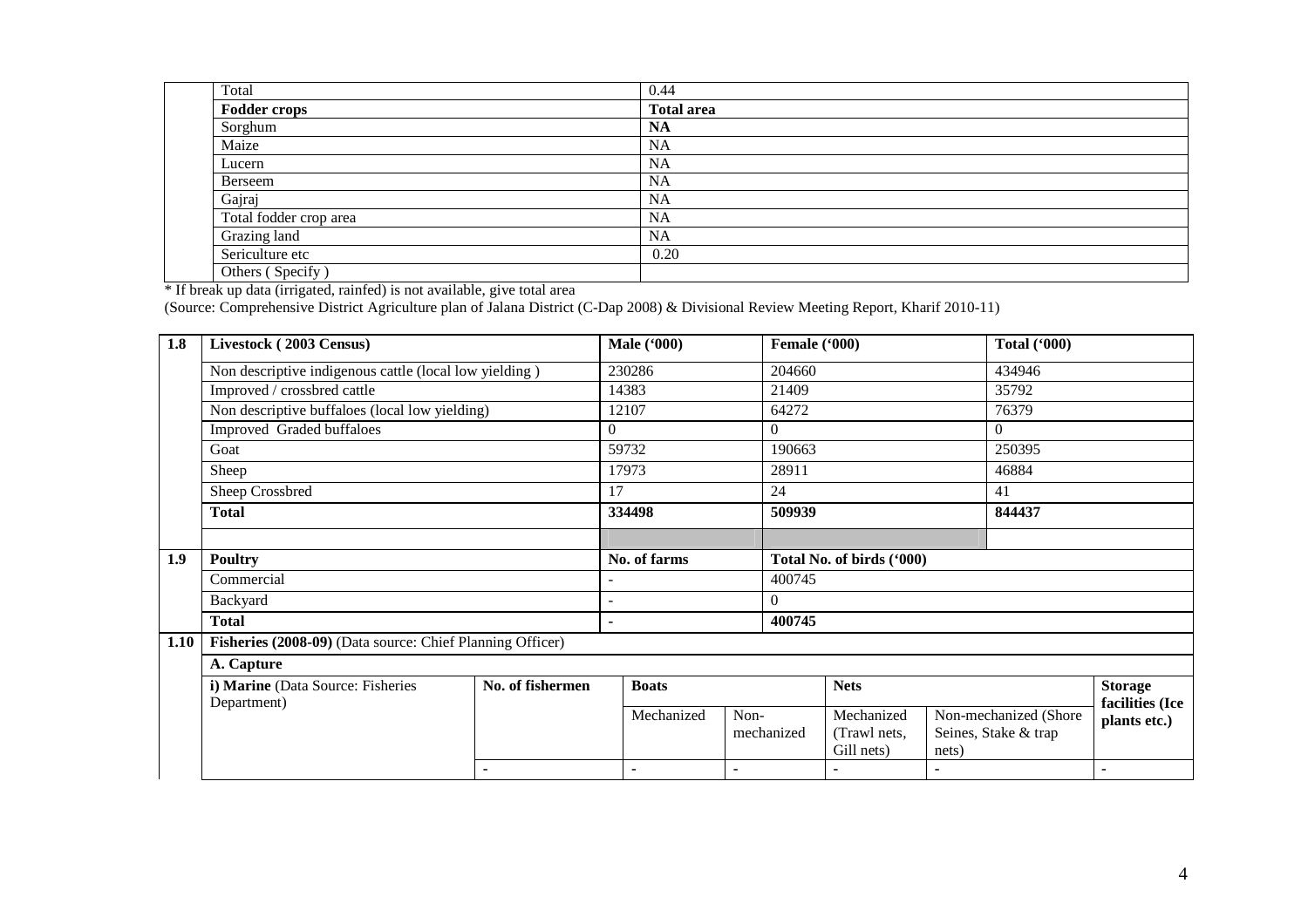| <b>ii) Inland</b> (Data Source: Fisheries<br>Department)    | No. Farmer owned ponds | <b>No. of Reservoirs</b> | No. of village tanks |                               |
|-------------------------------------------------------------|------------------------|--------------------------|----------------------|-------------------------------|
|                                                             |                        | 56                       | 1020                 |                               |
| <b>B.</b> Culture                                           |                        |                          |                      |                               |
|                                                             |                        | Water Spread Area (ha)   | Yield (t/ha)         | <b>Production ('000 tons)</b> |
| i) Brackish water (Data Source: MPEDA/Fisheries Department) |                        |                          |                      |                               |
| ii) Fresh water (Data Source: Fisheries Department)         |                        | 16017                    | 0.11                 | 1770                          |
| <b>Others</b>                                               |                        |                          |                      |                               |

**(Source:** Maharashtra Animal and Fishery Sciences University, Nagpur

| $\overline{1.11}$ | <b>Production and</b><br><b>Productivity of</b>              |                              | <b>Kharif</b>            |                              | Rabi                     |                              | $\begin{minipage}{.4\linewidth} \textbf{Summer} \end{minipage} \vspace{-0.3em}$ |                              | <b>Total</b>            |
|-------------------|--------------------------------------------------------------|------------------------------|--------------------------|------------------------------|--------------------------|------------------------------|---------------------------------------------------------------------------------|------------------------------|-------------------------|
|                   | major crops<br>(Average of last 5<br>years: 2003 to<br>2008) | <b>Production</b><br>(900 t) | Productivity<br>(kg/ha)  | <b>Production</b><br>(900 t) | Productivity<br>(kzg/ha) | <b>Production</b><br>(900 t) | Productivity<br>(kg/ha)                                                         | <b>Production</b><br>(900 t) | Productivity<br>(kg/ha) |
|                   | Cotton                                                       | 358.6                        | 291 lint                 | $\sim$                       | $\overline{\phantom{a}}$ | $\blacksquare$               | $\overline{\phantom{a}}$                                                        | 358.6                        | $291$ lint              |
|                   | Pearl millet                                                 | 65.0                         | 933                      | $\blacksquare$               | $\overline{\phantom{a}}$ | $\blacksquare$               | $\overline{\phantom{a}}$                                                        | 65.0                         | 933                     |
|                   | Maize                                                        | 126.2                        | 2152                     | $\blacksquare$               | $\overline{\phantom{a}}$ |                              |                                                                                 | 126.2                        | 2152                    |
|                   | Pigeon pea                                                   | 34.3                         | 665                      | $\blacksquare$               | $\overline{\phantom{a}}$ | $\blacksquare$               | $\overline{\phantom{a}}$                                                        | 34.3                         | 665                     |
|                   | Green gram                                                   | 17.0                         | 386                      | $\blacksquare$               | $\overline{a}$           | $\blacksquare$               | $\blacksquare$                                                                  | 17.0                         | 386                     |
|                   | Rabi jowar                                                   | $\overline{\phantom{0}}$     |                          | 155                          | 973                      | $\overline{\phantom{a}}$     |                                                                                 | 155                          | 973                     |
|                   | Wheat                                                        | $\overline{\phantom{a}}$     | $\sim$                   | 973                          | 1537                     | $\overline{\phantom{0}}$     | $\overline{\phantom{a}}$                                                        | 973                          | 1537                    |
|                   | Safflower                                                    | $\blacksquare$               | $\blacksquare$           | 17.4                         | 771                      | $\overline{\phantom{a}}$     | $\overline{\phantom{a}}$                                                        | 17.4                         | 771                     |
|                   | Gram                                                         | $\overline{a}$               | $\sim$                   | 10.4                         | 673                      | $\overline{a}$               | $\overline{\phantom{a}}$                                                        | 10.7                         | 673                     |
|                   | Sunflower                                                    | $\overline{\phantom{a}}$     |                          | 7.6                          | 615                      | $\sim$                       | $\sim$                                                                          | 7.6                          | 615                     |
|                   | Ground nut                                                   | $\sim$                       | $\sim$                   | $\blacksquare$               | $\blacksquare$           | 3.1                          | 1578                                                                            | $\overline{3.1}$             | 1578                    |
|                   | Sunflower                                                    |                              | $\sim$                   | $\sim$                       | $\overline{\phantom{a}}$ | 1.4                          | 938                                                                             | 1.4                          | 938                     |
|                   | <b>Major Horticultural crops</b>                             |                              |                          |                              |                          |                              |                                                                                 |                              |                         |
|                   | Sweet orange<br>(Mosambi)                                    |                              | $\sim$                   | $\overline{\phantom{a}}$     | ÷                        | $\sim$                       | $\sim$                                                                          | 24.45                        | 13000                   |
|                   | Banana                                                       | $\overline{a}$               | $\sim$                   | $\overline{\phantom{a}}$     | $\overline{a}$           | $\overline{a}$               | $\overline{\phantom{a}}$                                                        | 0.199                        | 4000                    |
|                   | Mango                                                        | $\overline{\phantom{a}}$     | $\overline{\phantom{a}}$ | $\blacksquare$               | $\overline{\phantom{0}}$ | $\overline{\phantom{0}}$     | $\overline{\phantom{a}}$                                                        | 0.16                         | 4000                    |
|                   | Grape                                                        | $\overline{\phantom{a}}$     | $\overline{\phantom{a}}$ | $\overline{\phantom{a}}$     | $\blacksquare$           | $\overline{\phantom{a}}$     | $\overline{\phantom{0}}$                                                        | 0.296                        | 2000                    |
|                   | Guava                                                        |                              | $\mathbf{r}$             | $\sim$                       | $\overline{a}$           | $\overline{a}$               | $\sim$                                                                          | 0.203                        | 1400                    |
|                   | <b>Horticulture crops - Vegetables</b>                       |                              |                          |                              |                          |                              |                                                                                 |                              |                         |
|                   | Tomato                                                       |                              | $\sim$                   | $\sim$                       | $\blacksquare$           | $\overline{\phantom{a}}$     | $\overline{\phantom{a}}$                                                        | 0.03                         | 1500                    |
|                   | <b>Brinjal</b>                                               |                              | $\sim$                   | $\overline{\phantom{a}}$     | $\overline{\phantom{a}}$ |                              |                                                                                 | 2.60                         | 1300                    |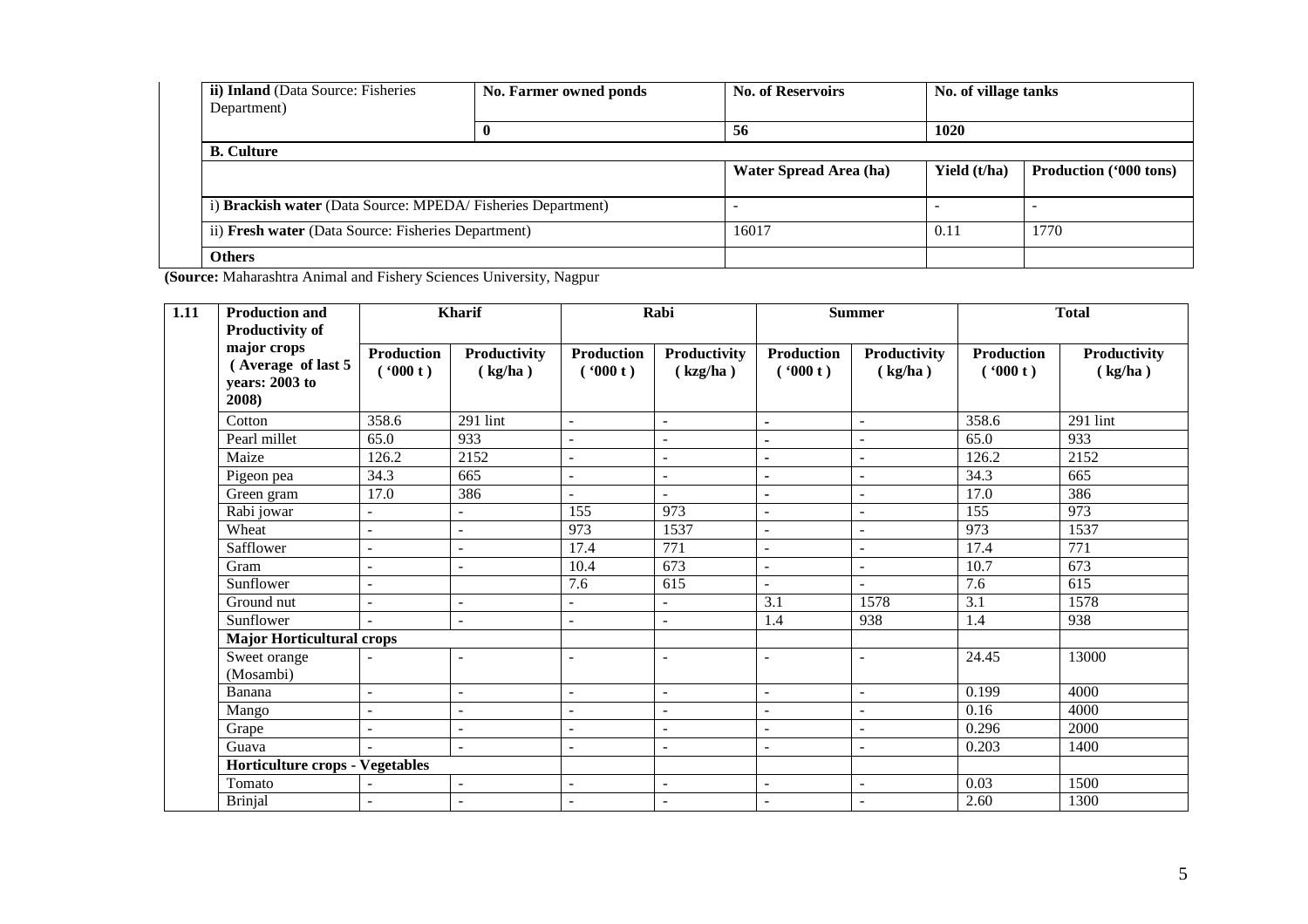| $\rightarrow$ $\rightarrow$ $\rightarrow$<br>Okra<br>$\overline{\phantom{a}}$<br>Bhendi) |  |  |  | 0.01                          | 900  |
|------------------------------------------------------------------------------------------|--|--|--|-------------------------------|------|
| O <sub>n10D</sub>                                                                        |  |  |  | $\mathbf{v} \cdot \mathbf{r}$ | 1350 |
| Carrot                                                                                   |  |  |  | $\sim$<br>J. JU               | 1300 |

(Source: District Agriculture plan of Jalana District (C-Dap 2008) & Divisional Review Meeting Kharif 2010-11)

| 1.12 | Sowing window for 5 major | Cotton              | Pearlmillet        | Maize                | Pigeon pea           | Green gram        |
|------|---------------------------|---------------------|--------------------|----------------------|----------------------|-------------------|
|      | crops (start and end of   |                     |                    |                      |                      |                   |
|      | sowing period)            |                     |                    |                      |                      |                   |
|      | Kharif - Rainfed          | June 15 to July 15  | June 15 to July 30 | June $15$ to July 30 | June $15$ to July 30 | June 15 to July 7 |
|      | Kharif - Irrigated        | May 15 to June $15$ | <b>NA</b>          | June $15$ to July 30 | May 15 to June 30    | <b>NA</b>         |
|      |                           | Wheat               | Gram               | Sorghum              | Safflower            | Sunflower         |
|      | Rabi - Rainfed            |                     | $Oct.1$ to 15      | Oct.1 to $15$        | Oct.1 to $15$        | Oct.1 to $15$     |
|      | Rabi – Irrigated          | Nov.1 to Nov 20     | Oct 15 to Nov. 15. | Oct 15 to Nov. 15    | Oct 15 to Nov. 15    | Oct 15 to Nov. 15 |

| 1.13 | What is the major contingency the district is prone to?   | Regular | <b>Occassional</b>                                               | <b>None</b> |
|------|-----------------------------------------------------------|---------|------------------------------------------------------------------|-------------|
|      | (Tick mark and mention years if known during the last 10) |         |                                                                  |             |
|      | years period)                                             |         |                                                                  |             |
|      | Drought                                                   |         |                                                                  |             |
|      | Flood                                                     |         |                                                                  |             |
|      | Cyclone                                                   |         |                                                                  |             |
|      | Hail storm                                                |         |                                                                  |             |
|      | Heat wave                                                 |         |                                                                  |             |
|      | Cold wave                                                 |         |                                                                  |             |
|      | Frost                                                     |         |                                                                  |             |
|      | Sea water inundation                                      |         |                                                                  |             |
|      | Pests and diseases                                        |         | $\sqrt{1}$ . Heliothis (pigeonpea, gram) 2. Spodoptera (Soybean) |             |
|      |                                                           |         | 3. Sphingid (Moong and Urd) 4. Jassids&whitefly (cotton)         |             |

**Source:** Maharashtra Animal and Fishery Sciences University, Nagpur

| 1.14 | : district<br><b>Include Digital maps of</b><br>: the | t district within States as .<br>Annexure<br>ocation map of | Yes.<br>Enclosed |
|------|-------------------------------------------------------|-------------------------------------------------------------|------------------|
|      | for                                                   | - -<br>n annual raintall as .<br>Annexure $\angle$<br>Mean  | Enclosed<br>Y es |
|      |                                                       | $\sim$<br>Annexure 3<br>map as<br>S011                      | Enclosed<br>Y es |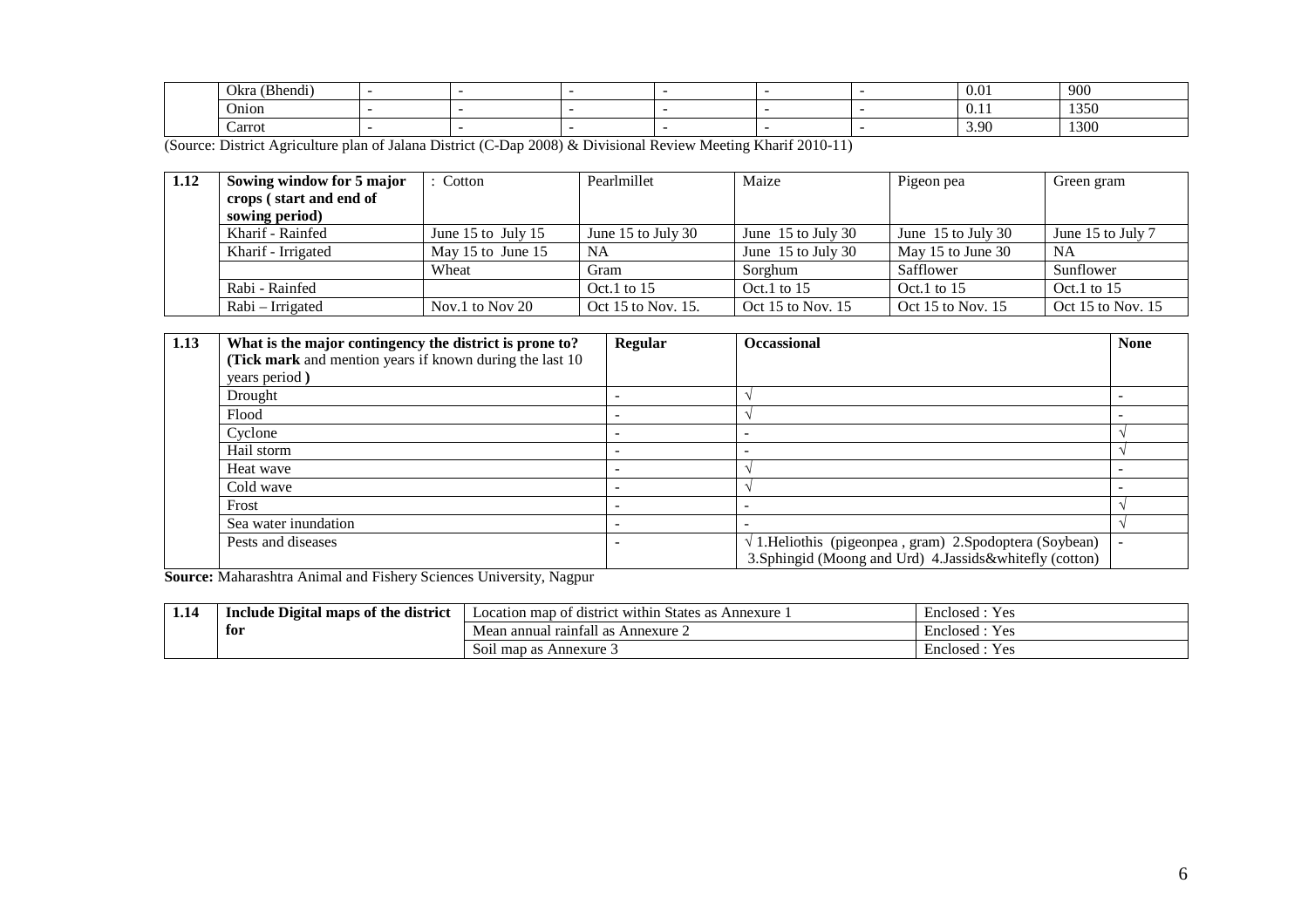#### **Annexure-I**

## **Location map of Jalna district**

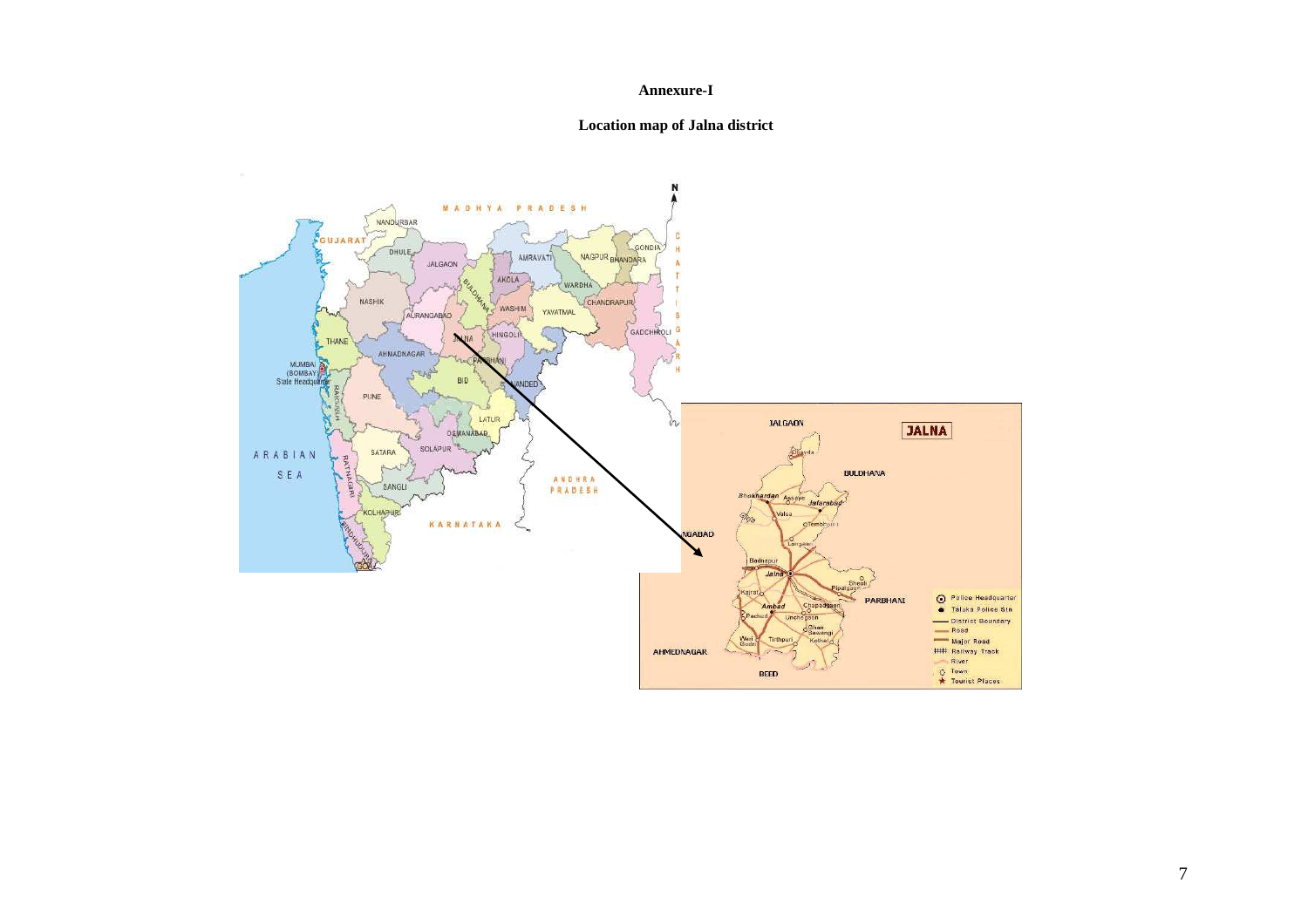### **Annexure 2**

## **Mean monthly rainfall of jalna district**



 **(Source: IMD) (1941 – 1990)**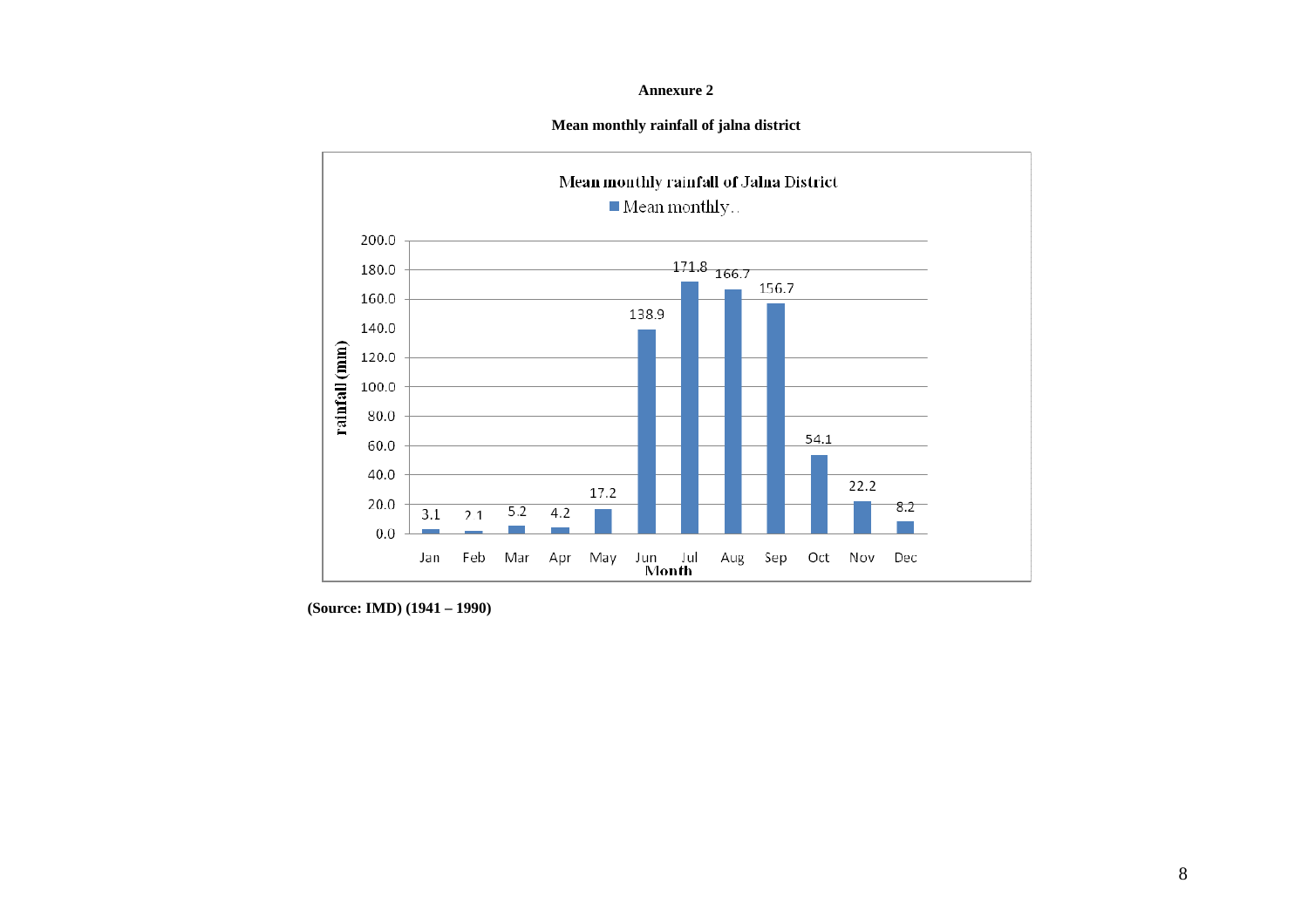### **Annexure 3**





Source: NBSS & LUP, Nagpur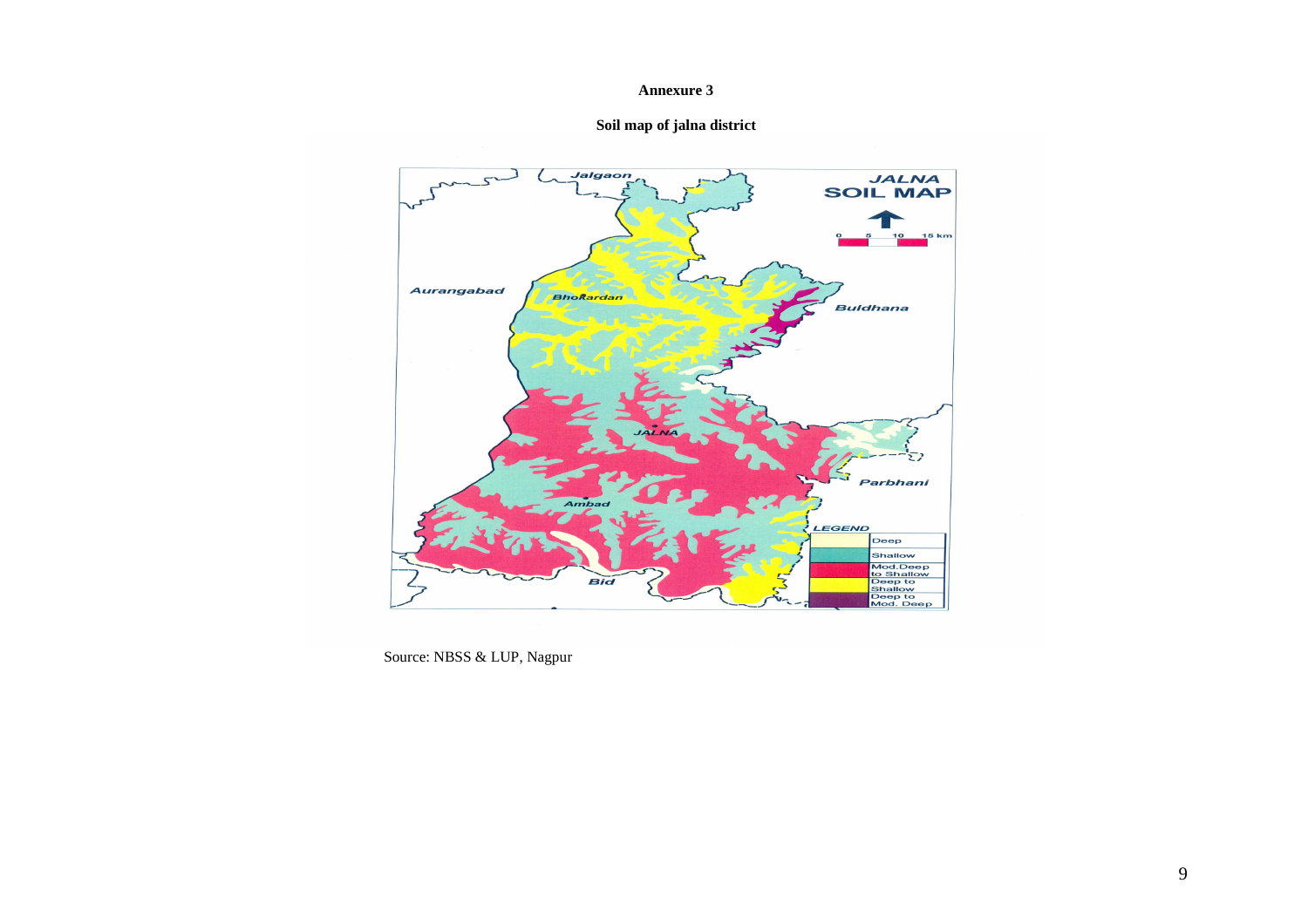# **2.0 Strategies for weather related contingencies 2.1 Drought 2.1.1 Rainfed situation**

| <b>Condition</b>            |               |                | <b>Suggested Contingency measures</b> |                           |                        |
|-----------------------------|---------------|----------------|---------------------------------------|---------------------------|------------------------|
| <b>Early season drought</b> | Major         | <b>Normal</b>  | <b>Change in Crop/Cropping system</b> | <b>Agronomic measures</b> | <b>Remarks</b> on      |
| (delayed onset)             | Farming       | Crop/Cropping  |                                       |                           | Implementation         |
|                             | situation     | system         |                                       |                           |                        |
|                             |               |                |                                       |                           |                        |
| Delay by 2 weeks            | Medium        | Cotton         | No Change                             | No Change                 | Linkage with MAU,      |
| (June $4^{\text{th}}$ week) | deep to deep  | Pearl millet   | No Change                             | No Change                 | MSSC and NSC for seed. |
|                             | black soils   | Maize          | No Change                             | No Change                 |                        |
|                             |               | Pigeon pea     | No Change                             | No Change                 | Linkage with MAIDC for |
|                             |               | Green gram $-$ | No Change                             | No Change                 | implements.            |
|                             |               | sorghum /      |                                       |                           |                        |
|                             |               | safflower/     |                                       |                           | Linkage with MAU, KVK  |
|                             |               | chickpea       |                                       |                           | for agro techniques    |
|                             |               | Soybean        | No Change                             | No Change                 |                        |
|                             | Shallow soils | Cotton         | No Change                             | No Change                 |                        |
|                             |               | Pearl millet   | No Change                             | No Change                 |                        |
|                             |               | Maize          | No Change                             | No Change                 |                        |
|                             |               | Pigeon pea     | No Change                             | No Change                 |                        |
|                             |               | Green gram $-$ | No Change                             | No Change                 |                        |
|                             |               | sorghum /      |                                       |                           |                        |
|                             |               | safflower/     |                                       |                           |                        |
|                             |               | chickpea       |                                       |                           |                        |
|                             |               | Soybean        | No Change                             | No Change                 |                        |

| <b>Condition</b>                        |                                             |                                          | <b>Suggested Contingency measures</b>                     |                                                                                                                                                                  |                                                                   |
|-----------------------------------------|---------------------------------------------|------------------------------------------|-----------------------------------------------------------|------------------------------------------------------------------------------------------------------------------------------------------------------------------|-------------------------------------------------------------------|
| Early season drought<br>(delayed onset) | <b>Major</b><br><b>Farming</b><br>situation | <b>Normal</b><br>Crop/Cropping<br>system | <b>Change in Crop/Cropping system</b>                     | <b>Agronomic measures</b>                                                                                                                                        | <b>Remarks</b> on<br>Implementation                               |
| Delay by 4 week<br>July 2nd week        | Medium<br>deep to deep<br>black soils       | Cotton                                   | $Cottom + Pigeonpea 6:2$<br>(BSMR 736, 853, BDN 708, 711) | Normal package of practices<br>recommended by MAU, Parbhani or<br>adopt 15-20 % more seed rate than<br>recommended and reduce fertilizer<br>dose by 25 per cent. | Linkage with<br>MAU, MSSC<br>and NSC for<br>seed.<br>Linkage with |
|                                         |                                             | Pearl millet                             | No change                                                 | Normal package of practices<br>recommended by MAU, Parbhani                                                                                                      | <b>MAIDC</b> for<br>implements.                                   |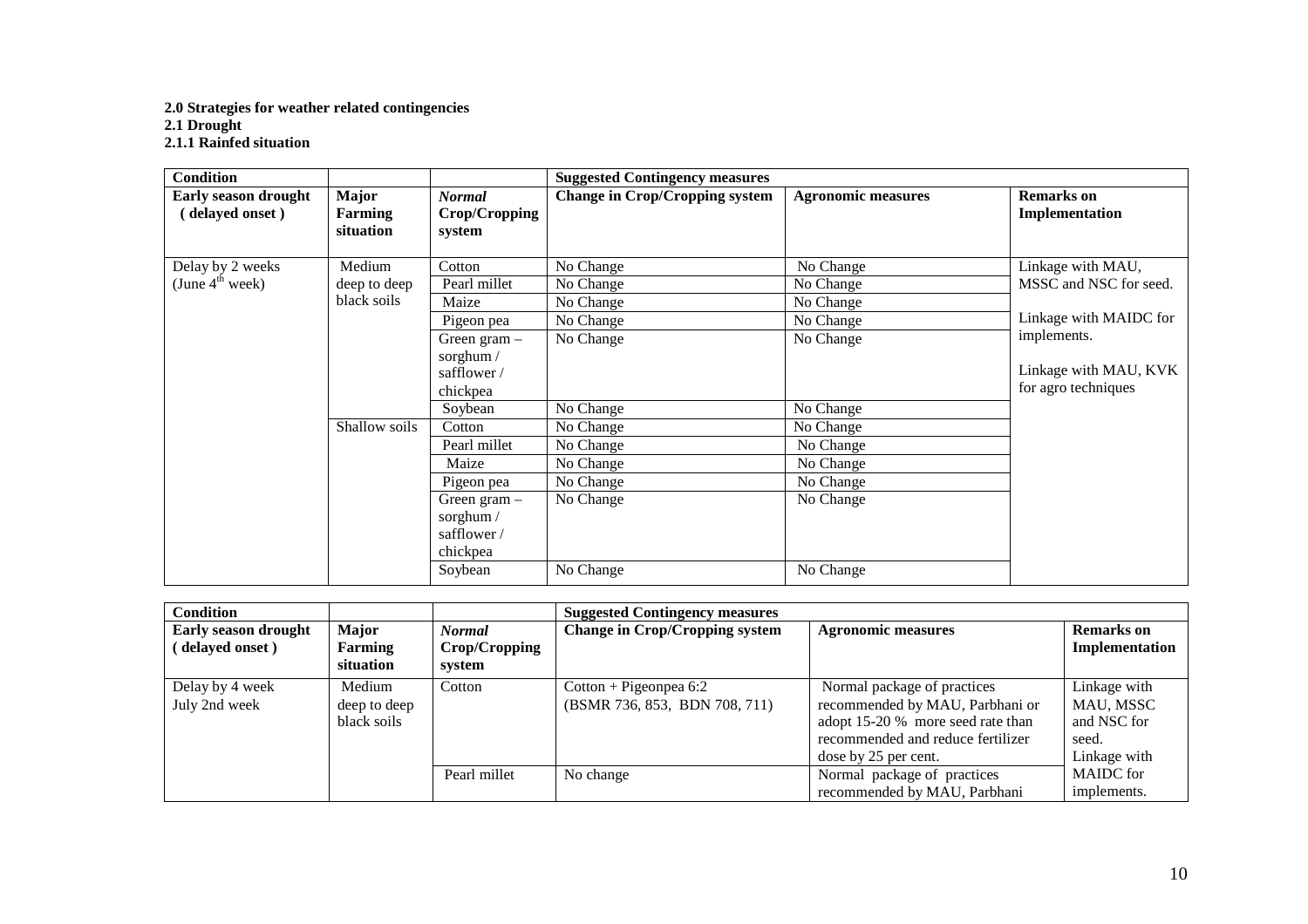|               | Maize                                                 | No change                                                                                  | $-do-$                                                                                                                                                           | Linkage with                    |
|---------------|-------------------------------------------------------|--------------------------------------------------------------------------------------------|------------------------------------------------------------------------------------------------------------------------------------------------------------------|---------------------------------|
|               | Pigeon pea                                            | NO change /<br>Soybean + Pigeonpea 4:2 (JS-335,<br>MAUS-71,81)                             | -do-                                                                                                                                                             | MAU, KVK for<br>agro techniques |
|               | Green gram $-$<br>sorghum /<br>safflower/<br>chickpea | Soybean + Pigeonpea $4:2$ (JS-335,<br>MAUS-71,81)                                          | -do-                                                                                                                                                             |                                 |
|               | Soybean                                               | No change / Soybean+ pigeon pea 4:2<br>row proportion (MAUS 71,81)                         | No change / Soybean+ pigeon pea 4:2<br>row proportion (MAUS 71,81)                                                                                               |                                 |
| Shallow soils | Cotton                                                | $Cottom + Pigeonpea 6:2$<br>(BSMR 736, 853, BDN 708, 711)                                  | Normal package of practices<br>recommended by MAU, Parbhani or<br>adopt 15-20 % more seed rate than<br>recommended and reduce fertilizer<br>dose by 25 per cent. |                                 |
|               | Pearl millet                                          | No change                                                                                  | Normal package of practices<br>recommended by MAU, Parbhani                                                                                                      |                                 |
|               | Maize                                                 | No change                                                                                  | $-do-$                                                                                                                                                           |                                 |
|               | Pigeon pea                                            | NO change /<br>Soybean + Pigeonpea 4 : 2 (JS-335,<br>MAUS-71,81)                           | Normal package of practices<br>recommended by MAU, Parbhani                                                                                                      |                                 |
|               | Green gram -<br>sorghum /<br>safflower /<br>chickpea  | Soybean + Pigeonpea $4:2$ (JS-335,<br>MAUS-71,81)                                          | -do-                                                                                                                                                             |                                 |
|               | Soybean                                               | $\overline{\text{Soybean}} + \text{pigeonpea} 4:2 \text{ row}$<br>proportion (MAUS 71, 81) | $-do-$                                                                                                                                                           |                                 |

| <b>Condition</b>                             |                                       |               | <b>Suggested Contingency measures</b>                        |                                                                                                                                                                 |                                                                                         |
|----------------------------------------------|---------------------------------------|---------------|--------------------------------------------------------------|-----------------------------------------------------------------------------------------------------------------------------------------------------------------|-----------------------------------------------------------------------------------------|
| Early season drought                         | Major                                 | <b>Normal</b> | <b>Change in Crop/Cropping</b>                               | <b>Agronomic measures</b>                                                                                                                                       | <b>Remarks</b> on                                                                       |
| delayed onset)                               | Farming                               | Crop/Cropping | system                                                       |                                                                                                                                                                 | Implementation                                                                          |
|                                              | situation                             | system        |                                                              |                                                                                                                                                                 |                                                                                         |
| Delay by 6 week<br>July $4^{\text{th}}$ week | Medium<br>deep to deep<br>black soils | Cotton        | Cotton + Pigeonpea $6:2$<br>(BSMR 736, 853, BDN 708,<br>711) | Normal package of practices<br>recommended by MAU, Parbhani or<br>adopt 15-20% more seed rate than<br>recommended and reduce fertilizer<br>dose by 25 per cent. | Linkage with MAU,<br>MSSC and NSC for<br>seed.<br>Linkage with MAIDC<br>for implements. |
|                                              |                                       | Pearl millet  | No change                                                    | Normal package of practices<br>recommended by MAU, Parbhani                                                                                                     | Linkage with MAU,<br>KVK for agro                                                       |
|                                              |                                       | Maize         | No change                                                    | -do-                                                                                                                                                            | techniques                                                                              |
|                                              |                                       | Pigeon pea    | NO change /                                                  | No change / Soybean+ pigeon pea                                                                                                                                 |                                                                                         |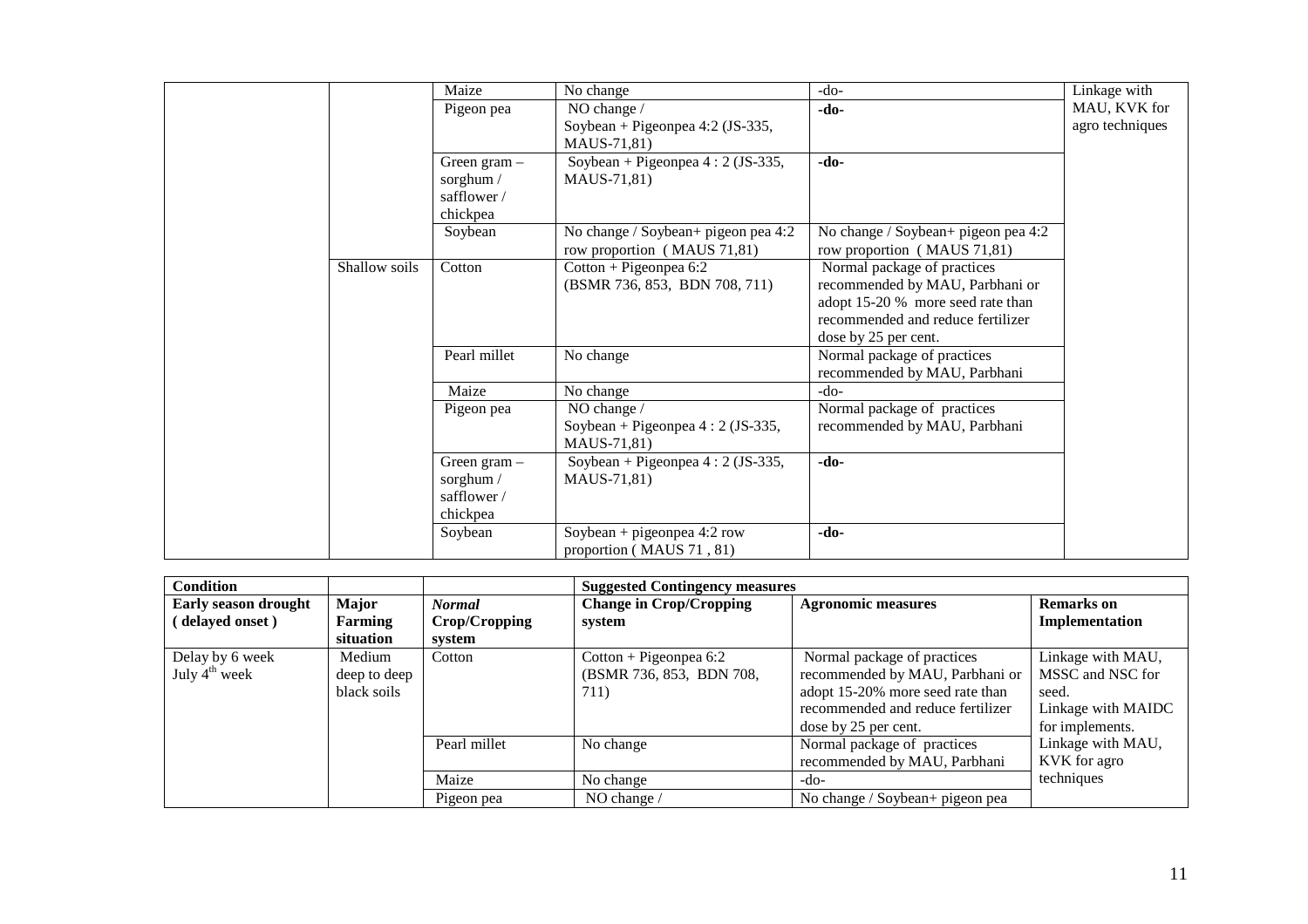|                  | Green $gram -$<br>sorghum / safflower /<br>chickpea | Soybean + Pigeonpea $4:2$ (JS-<br>335, MAUS-71,81) + (BSMR<br>736 853, BDN 708, 711)<br>Soybean + Pigeonpea $4:2$<br>$(JS-335, MAUS-71,81) +$<br>(BSMR 736 853, BDN 708, 711) | 4:2 row proportion (MAUS $71,81$ ) +<br>(BSMR 736 853, BDN 708, 711)<br>-do-                                                                                    |
|------------------|-----------------------------------------------------|-------------------------------------------------------------------------------------------------------------------------------------------------------------------------------|-----------------------------------------------------------------------------------------------------------------------------------------------------------------|
|                  | Soybean                                             | No change / Soybean+ pigeon<br>pea 4:2 row proportion (MAUS<br>$71,81$ + (BSMR 736 853, BDN<br>708.711)                                                                       | -do-                                                                                                                                                            |
| Shallow<br>soils | Cotton                                              | $Cottom + Pigeonpea 6:2$<br>(BSMR 736, 853, BDN 708,<br>711)                                                                                                                  | Normal package of practices<br>recommended by MAU, Parbhani or<br>adopt 15-20% more seed rate than<br>recommended and reduce fertilizer<br>dose by 25 per cent. |
|                  | Pearl millet                                        | No change                                                                                                                                                                     | Normal package of practices<br>recommended by MAU, Parbhani                                                                                                     |
|                  | Maize                                               | No change                                                                                                                                                                     | $-do-$                                                                                                                                                          |
|                  | Pigeon pea                                          | NO change /<br>Soybean + Pigeonpea $4:2$<br>$(JS-335, MAUS-71,81) +$<br>(BSMR 853, BDN 708, 711)                                                                              | Normal package of practices<br>recommended by MAU, Parbhani                                                                                                     |
|                  | Green gram $-$<br>sorghum / safflower /<br>chickpea | Soybean + Pigeonpea $4:2$<br>$(JS-335, MAUS-71,81) +$<br>(BSMR 853, BDN 708, 711)                                                                                             | -do-                                                                                                                                                            |
|                  | Soybean                                             | Soybean+ pigeon pea 4:2 row<br>proportion ( $MAUS 71,81$ ) +<br>(BSMR 853, BDN 708, 711)                                                                                      | -do-                                                                                                                                                            |

| <b>Condition</b>     |                |               |                                      | <b>Suggested Contingency measures</b> |                    |
|----------------------|----------------|---------------|--------------------------------------|---------------------------------------|--------------------|
| Early season drought | <b>Major</b>   | <b>Normal</b> | <b>Change in Crop/Cropping</b>       | <b>Agronomic measures</b>             | <b>Remarks</b> on  |
| (delayed onset)      | <b>Farming</b> | Crop/Cropping | system                               |                                       | Implementation     |
|                      | situation      | system        |                                      |                                       |                    |
| Delay by 8 weeks     | Medium         | Cotton        | Pigeonpea (BDN 708, 711)             | Prefer early maturing varieties       | Linkage with MAU,  |
| Aug 2nd week         | deep to        |               |                                      | recommended by MAU, Parbhani.         | MSSC and NSC for   |
|                      | deep black     |               |                                      | Reduce intera row spacing and adopt   | seed.              |
|                      | soils          |               |                                      | 15-20% more seed rate than            | Linkage with MAIDC |
|                      |                |               |                                      | recommended                           | for implements.    |
|                      |                | Pearl millet  | Pearl millet + Pigeonpea in $3:3$ or | Normal package of practices           | Linkage with MAU,  |
|                      |                |               | 4:2 row proportion                   | recommended by MAU,                   | KVK for agro       |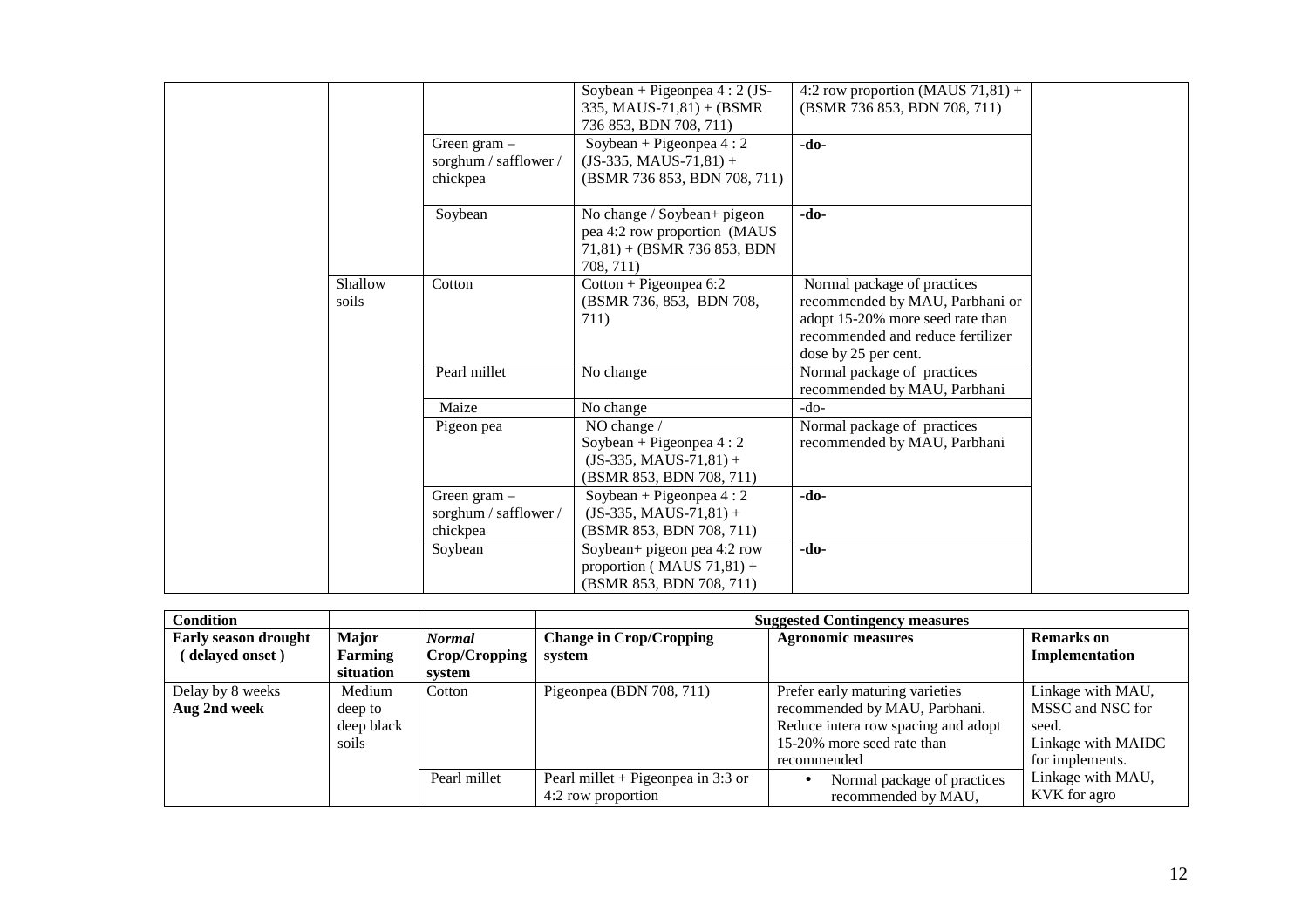|                  |                                                       |                                                                                                                           | Parbhani.<br>Open conservation furrow<br>$\bullet$<br>after every 6-8 rows.                                                                          | techniques |
|------------------|-------------------------------------------------------|---------------------------------------------------------------------------------------------------------------------------|------------------------------------------------------------------------------------------------------------------------------------------------------|------------|
|                  | Maize                                                 | No change.<br>Alternatively go for castor (VI9,<br>Aruna, GGH-4, 5, 6 and DCH-117<br>/32)                                 | Normal package of practices<br>recommended by MAU,<br>Parbhani.<br>Open conservation furrow<br>after every 6-8 rows                                  |            |
|                  | Pigeon pea                                            | No change and prefer early<br>maturing varieties                                                                          | Normal package of practices<br>recommended by MAU, Parbhani                                                                                          |            |
|                  | Green gram $-$<br>sorghum /<br>safflower/<br>chickpea | Pigeonpea (BDN 708, 711) or<br>Keep fallow and plan for Rabi<br>Crops like Sorghum, Chickpea,<br>Sunflower and Safflower. | -------do--------                                                                                                                                    |            |
|                  | Soybean                                               | Sunflower (Morden, SS-56, LSFH-<br>35, BSH-1)                                                                             | $-do-$                                                                                                                                               |            |
| Shallow<br>soils | Cotton                                                | Pigeonpea (BDN 708, 711)                                                                                                  | Prefer early maturing varieties<br>recommended by MAU, Parbhani.<br>Reduce intera row spacing and adopt<br>15-20% more seed rate than<br>recommended |            |
|                  | Pearl millet                                          | No change. Prefer intercropping<br>with pigeonpea                                                                         | Open conservation furrow after every<br>6-8 rows                                                                                                     |            |
|                  | Maize                                                 | No change /fodder maize                                                                                                   | $-do-$                                                                                                                                               |            |
|                  | Pigeon pea                                            | Keep fallow and plan for early<br>Rabi<br>Crops<br>like Sorghum,<br>Chickpea,<br>Sunflower<br>and<br>Safflower.           | Normal package of practices<br>recommended by MAU, Parbhani                                                                                          |            |
|                  | Green gram $-$<br>sorghum /<br>safflower/<br>chickpea | Keep fallow and plan for early<br>like<br>Rabi<br>Crops<br>Sorghum,<br>Sunflower<br>Chickpea,<br>and<br>Safflower.        | -do-                                                                                                                                                 |            |
|                  | Soybean                                               | Sunflower (Morden, SS-56,<br>LSFH-35, BSH-1)                                                                              | $-do-$                                                                                                                                               |            |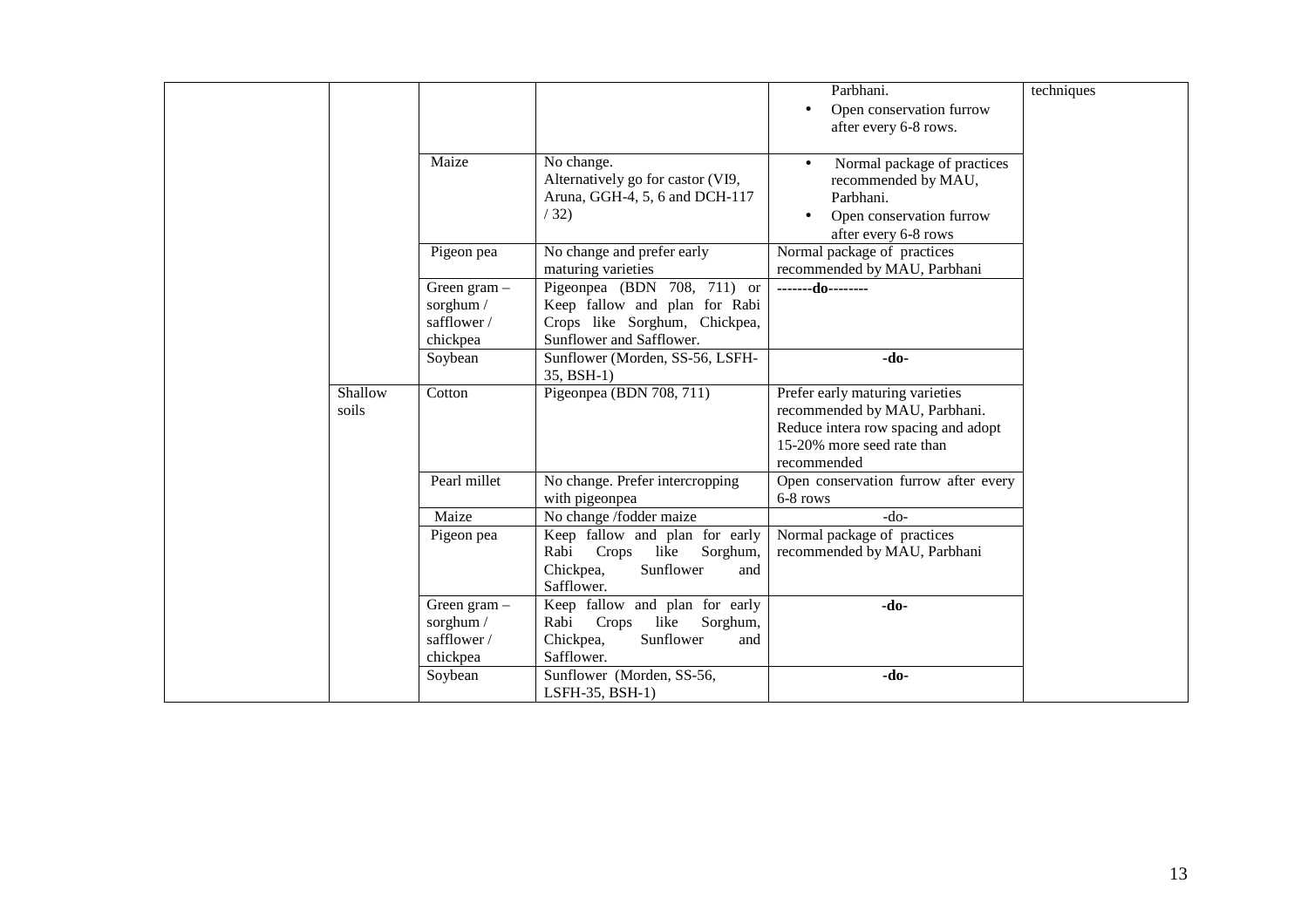| <b>Condition</b>         |                |               | <b>Suggested Contingency measures</b>                             |                                                                           |                      |  |
|--------------------------|----------------|---------------|-------------------------------------------------------------------|---------------------------------------------------------------------------|----------------------|--|
| Early season drought     | <b>Major</b>   | Crop/Cropping | Crop management                                                   | Soil nutrient                                                             | <b>Remarks</b> on    |  |
| (Normal onset)           | <b>Farming</b> | system        |                                                                   | & moisture Conservation                                                   | Implementation       |  |
|                          | situation      |               |                                                                   | measures                                                                  |                      |  |
| Normal onset followed    | Medium         | Cotton        | Gap filling 7-10 days after sowing by pot                         | Making of conservation furrows for                                        | Linkage with         |  |
| by 15-20 days dry spell  | deep to        |               | watering within the rows with same                                | moisture conservation                                                     | MAU, MSSC and        |  |
| after sowing germination | deep           |               | cultivar or pigeonpea to maintain at least                        | When the crop is 2 weeks old take                                         | NSC for seed.        |  |
| / crop stand etc.        | black          |               | 75% plant population.                                             | up interculture with harrow.                                              | Linkage with         |  |
|                          | soils          |               | Raise cotton seedlings in polythene bags                          | Spray 2 % urea solution or 1% water                                       | <b>MAIDC</b> for     |  |
|                          |                |               | and transplant when sufficient soil moisture                      | soluble fertilizers like 19-19-19, 20-                                    | implements.          |  |
|                          |                |               | is available.                                                     | 20-20, 21-21-21 to supplement                                             |                      |  |
|                          |                |               | Give protective irrigation wherever                               | nutrition                                                                 | Linkage<br>with      |  |
|                          |                |               | possible                                                          |                                                                           | MAU, KVK for         |  |
|                          |                | Pearl millet  | Gap filling or transplanting of seedlings                         | Interculture with hoe.                                                    | agrotechniques       |  |
|                          |                |               | either from the same field or from nursery                        |                                                                           |                      |  |
|                          |                |               | or gap filling with pigeonpea                                     |                                                                           | Linkage<br>with      |  |
|                          |                | Maize         | Gap filling within the rows with same or                          | $-do-$                                                                    | DSAO for<br>farm     |  |
|                          |                |               | short duration cultivar to maintain at least                      |                                                                           | ponds and micro      |  |
|                          |                |               | 75% plant population                                              |                                                                           | irrigation<br>system |  |
|                          |                | Pigeon pea    | Gap filling within the rows with same or                          | When the crop is 2 weeks old take                                         | through RKVY         |  |
|                          |                |               | short duration cultivar to maintain at least                      | up Interculture with hoe                                                  |                      |  |
|                          |                |               | 75% plant population                                              |                                                                           |                      |  |
|                          |                | Green gram -  | If the plant population is less than 75% of                       | When the crop is 2 weeks old take                                         |                      |  |
|                          |                | sorghum /     | optimum, go for resowing of the alternate                         | up Interculture with hoe                                                  |                      |  |
|                          |                | safflower /   | crops like sunflower / pigeonpea.                                 |                                                                           |                      |  |
|                          |                | chickpea      |                                                                   |                                                                           |                      |  |
|                          |                |               | If possible give protective irrigation with                       |                                                                           |                      |  |
|                          |                |               | sprinkler.                                                        |                                                                           |                      |  |
|                          |                | Soybean       | Gap filling within the rows with same or                          | Avoid applying fertilizers till                                           |                      |  |
|                          |                |               | short duration cultivar to maintain at least                      | sufficient soil. moisture is available                                    |                      |  |
|                          |                |               | 75% plant population or if the plant                              |                                                                           |                      |  |
|                          | Shallow        |               | population is less than 50% re sow the crop                       |                                                                           |                      |  |
|                          |                | Cotton        | Gap filling within the rows with same                             | Avoid applying fertilizers till<br>sufficient soil. moisture is available |                      |  |
|                          | soils          |               | cultivar or pigeonpea to maintain at least                        |                                                                           |                      |  |
|                          |                |               | 75% plant population.<br>Raise cotton seedlings in polythene bags | Making of conservation furrows for<br>moisture conservation               |                      |  |
|                          |                |               | and transplant when sufficient soil moisture                      | Interculture with harrows                                                 |                      |  |
|                          |                |               | is available.                                                     |                                                                           |                      |  |
|                          |                |               | Give protective irrigation wherever                               |                                                                           |                      |  |
|                          |                |               | possible                                                          |                                                                           |                      |  |
|                          |                | Pearl millet  | Gap filling or transplanting of seedlings                         | Interculture with hoe.                                                    |                      |  |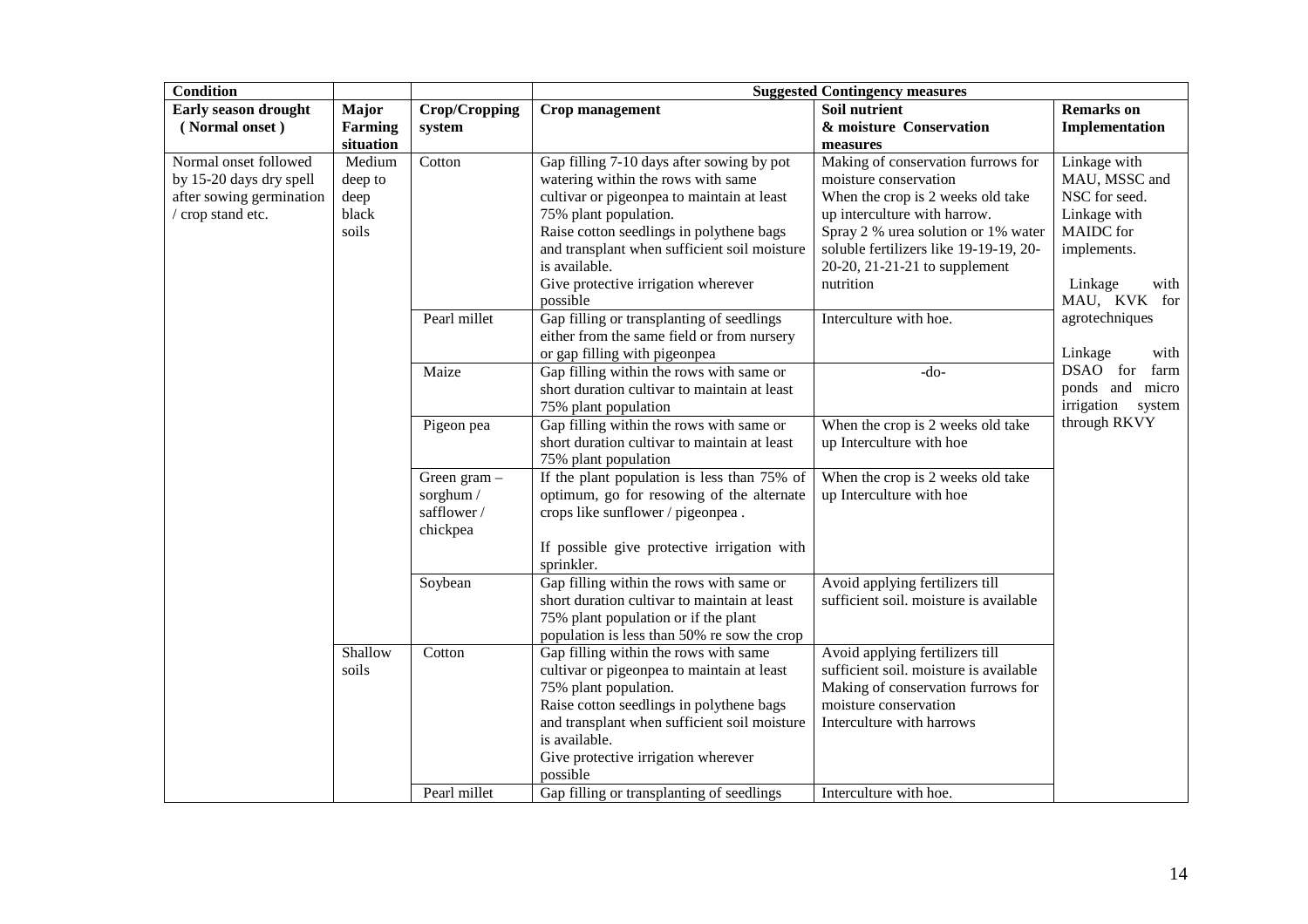|                                                         | either from the same field or from nursery<br>or gap filling with pigeonpea                                                   |                                                               |
|---------------------------------------------------------|-------------------------------------------------------------------------------------------------------------------------------|---------------------------------------------------------------|
| Maize                                                   | Gap filling within the rows with same or<br>short duration cultivar to maintain at least<br>75% plant population              | -do-                                                          |
| Pigeon pea                                              | Gap filling within the rows with same or<br>short duration cultivar to maintain at least<br>75% plant population              | When the crop is 2 weeks old take<br>up interculture with hoe |
| Green gram $-$<br>sorghum $/$<br>safflower/<br>chickpea | If the plant population is less than 75% of<br>optimum, go for resowing of the alternate<br>crops like sunflower / pigeonpea. | When the crop is 2 weeks old take<br>up interculture with hoe |
|                                                         | If possible give protective irrigation with<br>sprinkler.                                                                     |                                                               |
| Soybean                                                 | Gap filling within the rows with same or<br>short duration cultivar to maintain at least<br>75% plant population              | Interculture with hoe                                         |

| <b>Condition</b>                                                                                 |                                       |                         | <b>Suggested Contingency measures</b>                                                         |                                                                                                                                                                                                                                                                                                                                                                                                                          |                                                                                                                                                                                                                                      |
|--------------------------------------------------------------------------------------------------|---------------------------------------|-------------------------|-----------------------------------------------------------------------------------------------|--------------------------------------------------------------------------------------------------------------------------------------------------------------------------------------------------------------------------------------------------------------------------------------------------------------------------------------------------------------------------------------------------------------------------|--------------------------------------------------------------------------------------------------------------------------------------------------------------------------------------------------------------------------------------|
| Mid season drought<br>(long dry spell,<br>consecutive 2 weeks<br>rainless $(>2.5$ mm)<br>period) | <b>Major</b><br>Farming<br>situation  | Crop/Cropping<br>system | Crop management                                                                               | Soil nutrient & moisture<br>conservation measures                                                                                                                                                                                                                                                                                                                                                                        | <b>Remarks</b> on<br>Implementation                                                                                                                                                                                                  |
| At vegetative stage                                                                              | Medium deep<br>to deep black<br>soils | Cotton                  | Give protective irrigation wherever<br>possible<br>Maintain weed free conditions              | Avoid applying fertilizers till<br>sufficient soil moisture is<br>available<br>Making of conservation furrows<br>for moisture conservation<br>Interculture with harrows<br>Two sprays of 2% MgSO4, Zn,<br>Boron at weekly interval when<br>the crop is encountered reddening<br>symptoms<br>Spray 2 % urea solution or 1%<br>water soluble fertilizers like 19-<br>19-19, 20-20-20, 21-21-21 to<br>supplement nutrition. | Linkage with<br>ongoing govt.<br>scheme to encourage<br>adoption of micro<br>irrigation for better<br>water use efficiency<br>(WUE)<br>Linkage with<br>MAU and KVK for<br>agro techniques<br>Linkage with DSAO<br>for farm ponds and |
|                                                                                                  |                                       | Pearl millet            | Avoid top dressing of fertilizers till<br>$\bullet$<br>sufficient soil moisture is available. | Opening of alternate furrows<br>$\bullet$<br>with Balaram plough.                                                                                                                                                                                                                                                                                                                                                        | micro irrigation<br>system through                                                                                                                                                                                                   |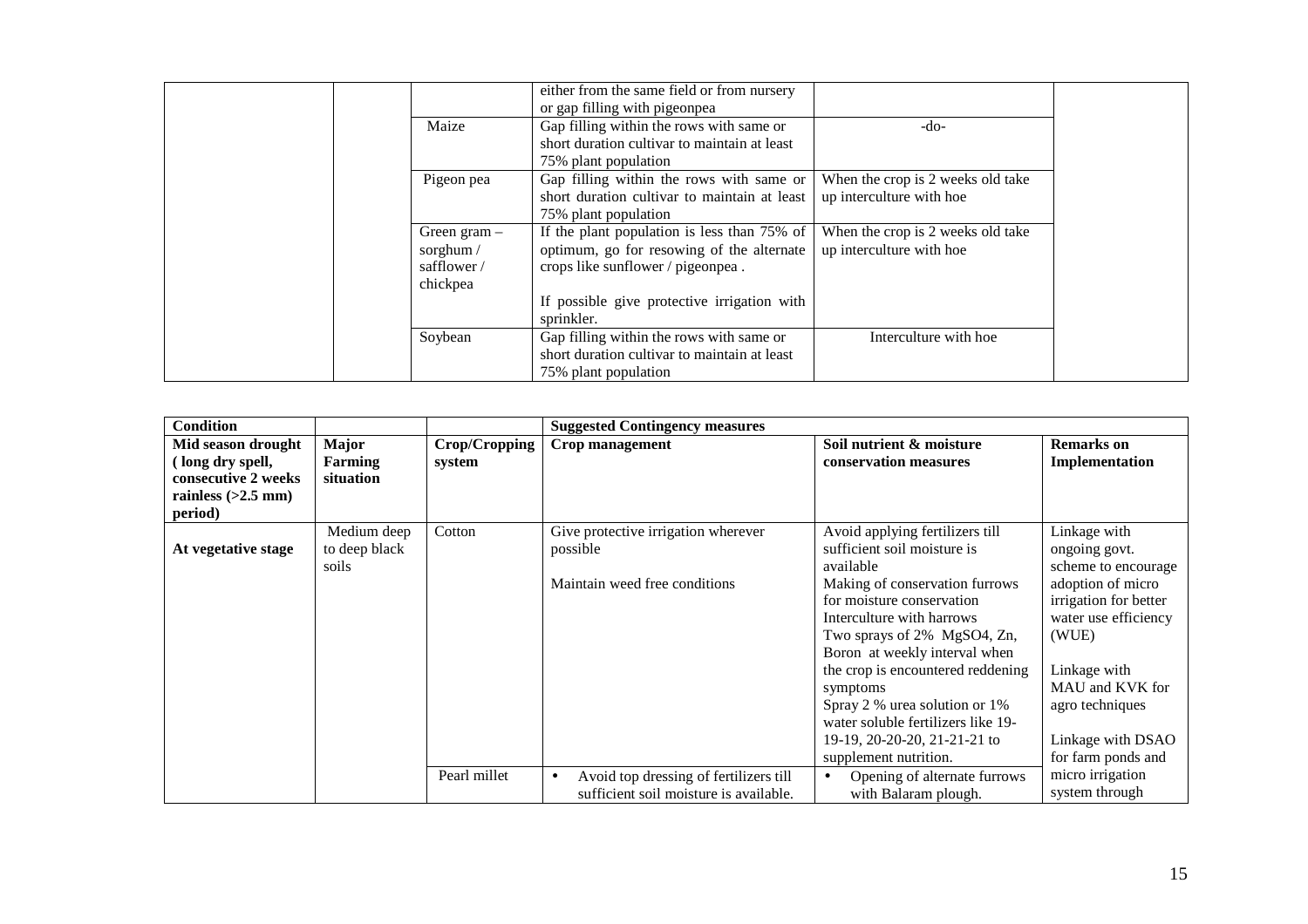|               |                                                     | Interculture with harrow for weeding<br>$\bullet$<br>and to create soil mulch.<br>Give protective irrigation if possible<br>$\bullet$                                                                                                  | Mulching with crop residue<br>$\bullet$<br>Spraying of 2% urea or<br>DAP                                                                                                                                                                                                                                                                                                                                                 | <b>RKVY</b> |
|---------------|-----------------------------------------------------|----------------------------------------------------------------------------------------------------------------------------------------------------------------------------------------------------------------------------------------|--------------------------------------------------------------------------------------------------------------------------------------------------------------------------------------------------------------------------------------------------------------------------------------------------------------------------------------------------------------------------------------------------------------------------|-------------|
|               | Maize                                               | $---do---$                                                                                                                                                                                                                             | $---do---$                                                                                                                                                                                                                                                                                                                                                                                                               |             |
|               | Pigeon pea                                          | Inter culture for weeding<br>Protective irrigation if possible                                                                                                                                                                         | Opening of alternate furrows with<br>Balaram plough.<br>Spraying of 2% urea and DAP                                                                                                                                                                                                                                                                                                                                      |             |
|               | Green gram -<br>sorghum /<br>safflower/<br>chickpea | Inter culture for weeding<br>Protective irrigation if possible                                                                                                                                                                         | $---do---$                                                                                                                                                                                                                                                                                                                                                                                                               |             |
|               | Soybean                                             | Interculture for weeding and to create soil<br>mulch.<br>Give protective irrigation wherever<br>possible                                                                                                                               | -----do-----                                                                                                                                                                                                                                                                                                                                                                                                             |             |
| Shallow soils | Cotton                                              | Give protective irrigation wherever<br>possible<br>Maintain weed free conditions                                                                                                                                                       | Avoid applying fertilizers till<br>sufficient soil moisture is<br>available<br>Making of conservation furrows<br>for moisture conservation<br>Interculture with harrows<br>Two sprays of 2% MgSO4, Zn,<br>Boron at weekly interval when<br>the crop is encountered reddening<br>symptoms<br>Spray 2 % urea solution or 1%<br>water soluble fertilizers like 19-<br>19-19, 20-20-20, 21-21-21 to<br>supplement nutrition. |             |
|               | Pearl millet                                        | Avoid top dressing of fertilizers till<br>$\bullet$<br>sufficient soil moisture is available.<br>Interculture with harrow for weeding<br>$\bullet$<br>and to create soil mulch.<br>Give protective irrigation if possible<br>$\bullet$ | Opening of alternate furrows                                                                                                                                                                                                                                                                                                                                                                                             |             |
|               | Maize                                               | $-do-$                                                                                                                                                                                                                                 | $-do-$                                                                                                                                                                                                                                                                                                                                                                                                                   |             |
|               | Pigeon pea                                          | Inter culture for weeding<br>Protective irrigation if possible                                                                                                                                                                         | Spraying of 2% urea and DAP                                                                                                                                                                                                                                                                                                                                                                                              |             |
|               | Green gram $-$<br>sorghum /                         | Inter culture for weeding<br>Protective irrigation if possible                                                                                                                                                                         | $-do-$                                                                                                                                                                                                                                                                                                                                                                                                                   |             |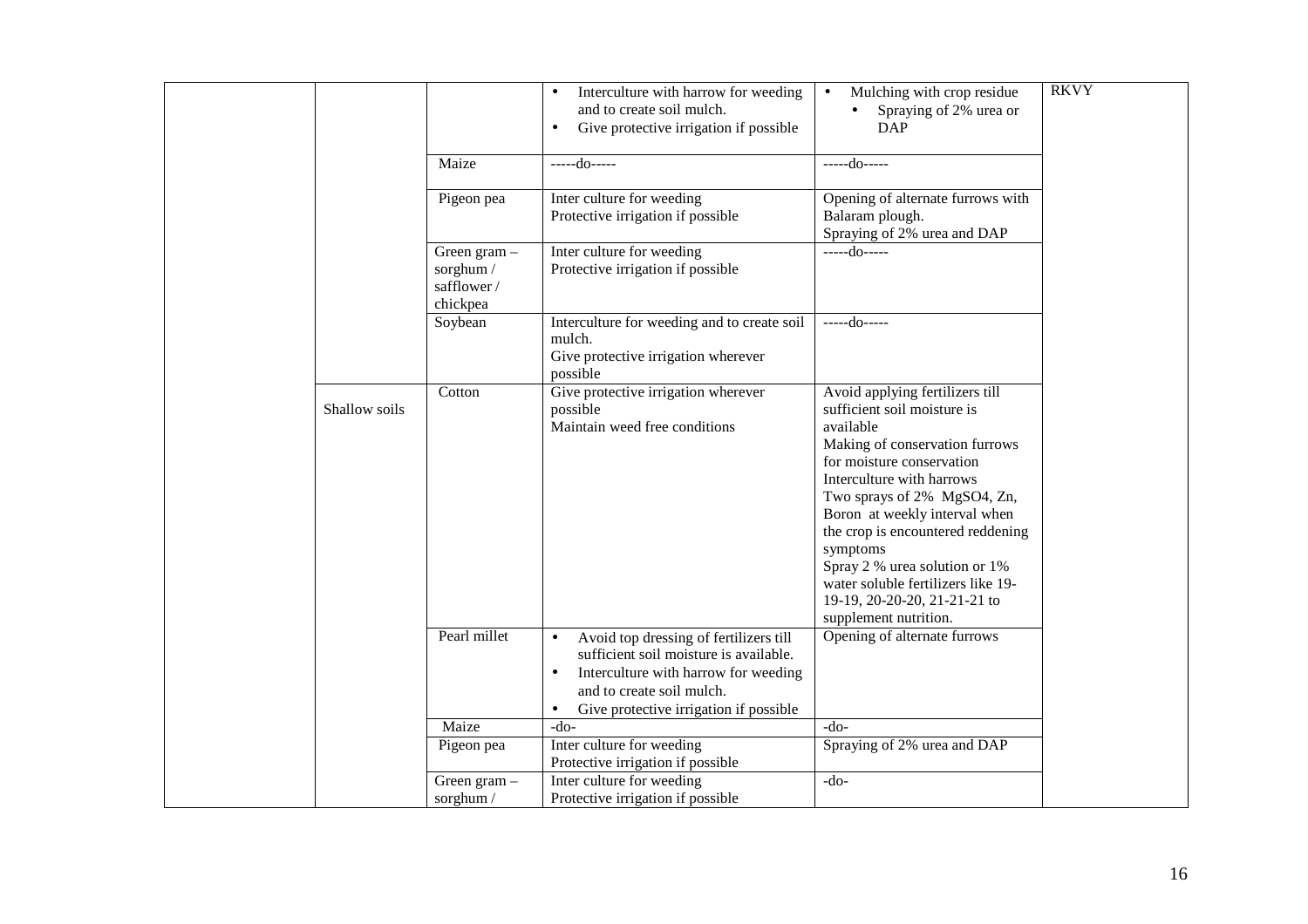|  | safflower<br>chickpea |                                                 |      |  |
|--|-----------------------|-------------------------------------------------|------|--|
|  | Soybean               | Give protective irrigation wherever<br>possible | -do- |  |

| <b>Condition</b>                                                |                                       |                                                     | <b>Suggested Contingency measures</b>           |                                                                                                                                                                                                                                                                                                                                                                                                                        |                                                                                                                                                                                                                                                                                           |  |  |
|-----------------------------------------------------------------|---------------------------------------|-----------------------------------------------------|-------------------------------------------------|------------------------------------------------------------------------------------------------------------------------------------------------------------------------------------------------------------------------------------------------------------------------------------------------------------------------------------------------------------------------------------------------------------------------|-------------------------------------------------------------------------------------------------------------------------------------------------------------------------------------------------------------------------------------------------------------------------------------------|--|--|
| Mid season<br>drought (long dry<br>spell)                       | Major<br><b>Farming</b><br>situation  | Crop/Cropping<br>system                             | Crop management                                 | Soil nutrient & moisture<br>conservation measures                                                                                                                                                                                                                                                                                                                                                                      | <b>Remarks</b> on<br>Implementation                                                                                                                                                                                                                                                       |  |  |
| At flowering /<br>fruiting stage or<br>At reproductive<br>stage | Medium deep<br>to deep black<br>soils | Cotton                                              | Give protective irrigation<br>wherever possible | Avoid applying fertilizers till<br>sufficient soil moisture is available.<br>Making of conservation furrows for<br>moisture conservation<br>Interculture with harrows<br>Two sprays of 2% MgSO4, Zn,<br>Boron at weekly interval when the<br>crop is encountered reddening<br>symptoms<br>Spray 2 % urea solution or 1% water<br>soluble fertilizers like 19-19-19, 20-<br>20-20, 21-21-21 to supplement<br>nutrition. | Linkage with ongoing<br>govt. scheme to<br>encourage adoption of<br>micro irrigation for<br>better water use<br>efficiency (WUE)<br>Linkage with<br>MAU<br>and KVK for agro<br>techniques<br>Linkage with DSAO<br>for farm ponds and<br>micro irrigation<br>system through<br><b>RKVY</b> |  |  |
|                                                                 |                                       | Pearl millet                                        | Give protective irrigation                      | Mulching with crop residue $@$ 3-5 t /<br>ha                                                                                                                                                                                                                                                                                                                                                                           |                                                                                                                                                                                                                                                                                           |  |  |
|                                                                 |                                       | Maize                                               | If feasible spray anti-transparent<br>6% kaolin | $-do-$                                                                                                                                                                                                                                                                                                                                                                                                                 |                                                                                                                                                                                                                                                                                           |  |  |
|                                                                 |                                       | Pigeon pea                                          | Protective irrigation if possible               | Opening of furrows with Balaram<br>plough.<br>Spraying of 2% urea and DAP                                                                                                                                                                                                                                                                                                                                              |                                                                                                                                                                                                                                                                                           |  |  |
|                                                                 |                                       | Green gram $-$<br>sorghum / safflower /<br>chickpea | Protective irrigation if possible               |                                                                                                                                                                                                                                                                                                                                                                                                                        |                                                                                                                                                                                                                                                                                           |  |  |
|                                                                 |                                       | Soybean                                             | Give protective irrigation<br>wherever possible | Opening of alternate furrows with<br>Balaram plough.<br>Spraying of 2% urea and DAP                                                                                                                                                                                                                                                                                                                                    |                                                                                                                                                                                                                                                                                           |  |  |
|                                                                 | Shallow soils                         | Cotton                                              | Give protective irrigation<br>wherever possible | Avoid applying fertilizers till<br>sufficient soil moisture is available                                                                                                                                                                                                                                                                                                                                               |                                                                                                                                                                                                                                                                                           |  |  |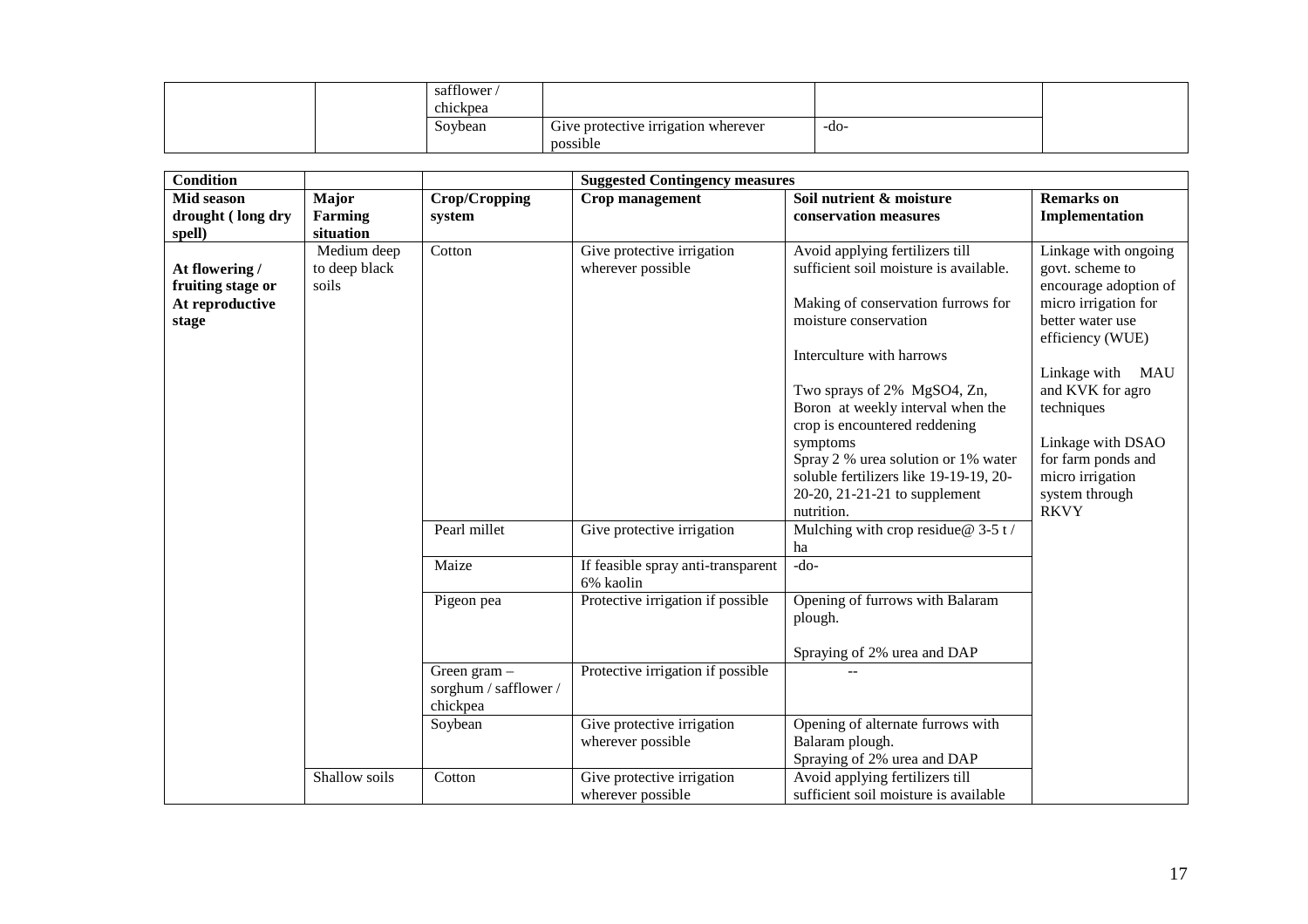|                                                     |                                                                                                                                                                               | Making of conservation furrows for<br>moisture conservation<br>Interculture with harrows<br>Two sprays of 2% MgSO4, Zn,<br>Boron at weekly interval when the              |
|-----------------------------------------------------|-------------------------------------------------------------------------------------------------------------------------------------------------------------------------------|---------------------------------------------------------------------------------------------------------------------------------------------------------------------------|
|                                                     |                                                                                                                                                                               | crop is encountered reddening<br>symptoms<br>Spray 2 % urea solution or 1% water<br>soluble fertilizers like 19-19-19, 20-<br>20-20, 21-21-21 to supplement<br>nutrition. |
| Pearl millet                                        | $-do-$                                                                                                                                                                        | Mulching with crop residue $@$ 3-5 t/<br>ha                                                                                                                               |
| Maize                                               | Give protection irrigation<br>$\bullet$<br>If feasible spray anti-<br>$\bullet$<br>transparent 6% kaolin.<br>In case of severe stress<br>$\bullet$<br>harvest as green fodder | $-do-$                                                                                                                                                                    |
| Pigeon pea                                          | Protective irrigation if possible                                                                                                                                             | Opening of furrows with Balaram<br>plough.<br>Spraying of 2% urea and DAP                                                                                                 |
| Green gram $-$<br>sorghum / safflower /<br>chickpea | Protective irrigation if possible<br>or in case of sever moisture<br>stress use as fodder / green<br>manuring                                                                 |                                                                                                                                                                           |
| Soybean                                             | Give protective irrigation<br>wherever possible                                                                                                                               | Opening of alternate furrows with<br>Balaram plough.                                                                                                                      |
|                                                     |                                                                                                                                                                               | Spraying of 2% urea and DAP                                                                                                                                               |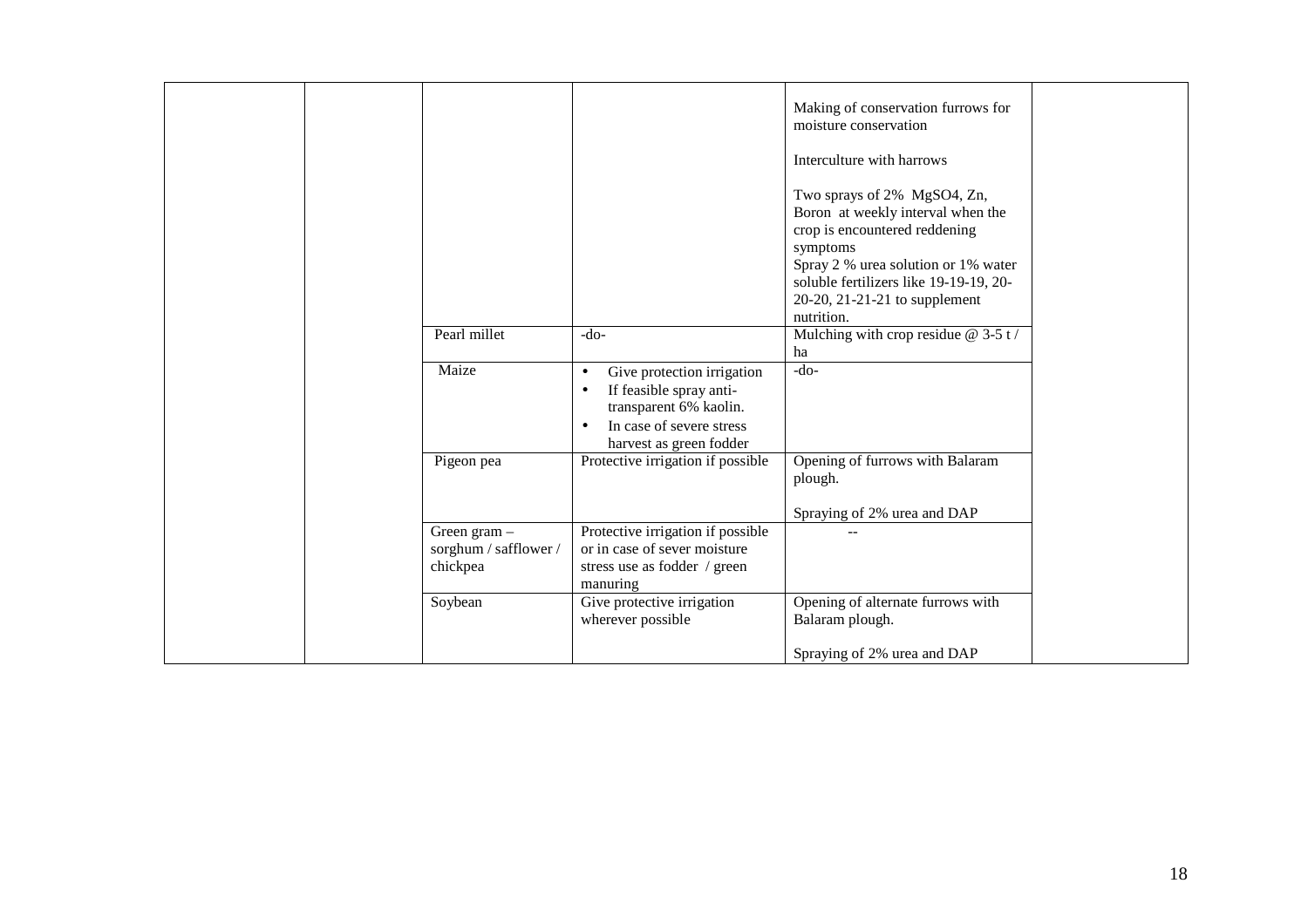| <b>Condition</b>        |                                    |                                                     | <b>Suggested Contingency measures</b>                                                              |                                                                                                                            |                                                                          |  |
|-------------------------|------------------------------------|-----------------------------------------------------|----------------------------------------------------------------------------------------------------|----------------------------------------------------------------------------------------------------------------------------|--------------------------------------------------------------------------|--|
| <b>Terminal drought</b> | <b>Major Farming</b><br>situation  | Crop/Cropping<br>system                             | Crop management                                                                                    | <b>Rabi Crop planning</b>                                                                                                  | <b>Remarks</b> on<br>Implementation                                      |  |
|                         | Medium deep to<br>deep black soils | Cotton                                              | Give protective irrigation with drip<br>Picking                                                    | If possible, adopt relay cropping of<br>chickpea, safflower, rabi sorghum                                                  | Linkage with MAIDC /<br>DSAO for harvesting                              |  |
|                         |                                    | Pearl millet                                        | Life saving irrigation or harvest at<br>physiological maturity                                     | Plan for rabi crops chickpea /<br>safflower                                                                                | implements (thresher,<br>harvester).                                     |  |
|                         |                                    | Maize                                               | $-do-$                                                                                             | $-do-$                                                                                                                     |                                                                          |  |
|                         |                                    | Pigeon pea                                          | Life saving irrigation<br>Foliar spray of 2% KNO <sub>3</sub> , urea and<br><b>DAP</b>             | $\overline{a}$                                                                                                             | Linkage with DSAO<br>for farm ponds and<br>micro irrigation system       |  |
|                         |                                    | Green gram -<br>sorghum /<br>safflower/<br>chickpea | Harvest at physiological maturity or<br>in case of severe drought use as<br>fodder/ green manuring | Plan for rabi crops chickpea /<br>safflower / rabi sorghum / sunflower                                                     | through RKVY<br>Linkage with MAU,<br>MSSC and NSC for                    |  |
|                         |                                    | Soybean                                             | Give life saving irrigation or harvest<br>at physiological maturity                                | Sowing of rabi crops like sorghum,<br>chickpea, safflower immediately<br>after harvest of soybean with<br>minimum tillage  | seed.<br>Linkage<br>with MAU,<br><b>KVK</b><br>for<br>agro<br>techniques |  |
|                         | Shallow soils                      | Cotton                                              | Give protective irrigation with drip<br>Picking                                                    | If possible, adopt relay cropping of<br>chickpea, safflower, rabi sorghum                                                  |                                                                          |  |
|                         |                                    | Pearl millet                                        | Life saving irrigation or harvest at<br>physiological maturity                                     | Plan for rabi crops chickpea /<br>safflower                                                                                |                                                                          |  |
|                         |                                    | Maize                                               | Life saving irrigation<br>In case of severe stress harvest as<br>green fodder                      | $-do-$                                                                                                                     |                                                                          |  |
|                         |                                    | Pigeon pea                                          | Life saving irrigation                                                                             | Foliar spray of 2% KNO <sub>3</sub> , urea and<br><b>DAP</b>                                                               |                                                                          |  |
|                         |                                    | Green gram -<br>sorghum /<br>safflower/<br>chickpea | Harvest at physiological maturity or<br>in case of severe drought use as<br>fodder/green manuring  | Plan for rabi crops chickpea /<br>safflower / rabi sorghum / sunflower                                                     |                                                                          |  |
|                         |                                    | Soybean                                             | Give life saving irrigation or harvest<br>at physiological maturity                                | Sowing of rabi crops like sorghum,<br>chickpea, saffalower immediately<br>after harvest of soybean with<br>minimum tillage |                                                                          |  |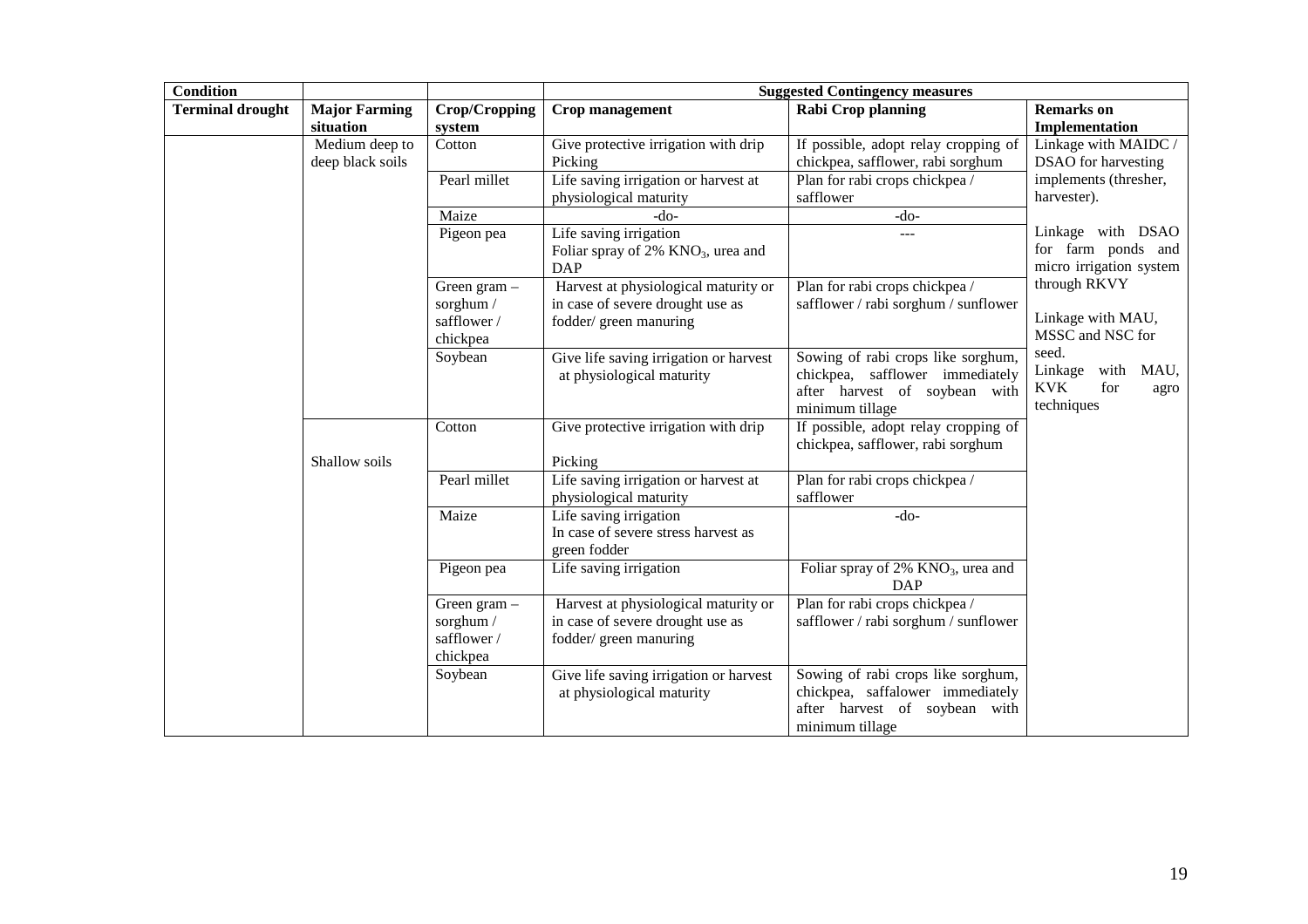## **2.1.2 Irrigated situation**

| <b>Condition</b>    |                                |                      | <b>Suggested Contingency measures</b> |                       |                           |  |
|---------------------|--------------------------------|----------------------|---------------------------------------|-----------------------|---------------------------|--|
|                     | <b>Major Farming situation</b> | Crop/Cropping system | Change in crop/                       | Agronomic             | <b>Remarks</b> on         |  |
|                     |                                |                      | cropping system                       | measures              | <b>Implementation</b>     |  |
| Delayed / limited   | Medium deep to deep            | Sugarcane            | No change/Cotton                      | 1. Limited irrigation | 1. Supply of seed through |  |
| release of water in | black soils                    | Turmeric             | (Irrigated)                           |                       | MSSC, MAU, Village seed   |  |
| canals due to low   |                                |                      | Wheat                                 |                       | production programme      |  |
| rainfall            | Shallow soils                  | Sweet orange         | Maize.                                | 2. Alternate furrow   |                           |  |
|                     |                                | Ginger               | .Cotton                               | irrigation            |                           |  |
|                     |                                | Vegetable crops      |                                       | 3. Drip irrigation    |                           |  |

| <b>Condition</b>     |                                |                         | <b>Suggested Contingency measures</b> |                                  |                   |
|----------------------|--------------------------------|-------------------------|---------------------------------------|----------------------------------|-------------------|
|                      | <b>Major Farming situation</b> | Crop/Cropping system    | Change in crop / cropping             | Agronomic                        | <b>Remarks</b> on |
|                      |                                |                         | system                                | measures                         | Implementation    |
| Non release of water | Medium deep to deep black      | <b>Irrigated Cotton</b> | Cotton                                | 1.Recommended                    |                   |
| in canals under      | soils                          |                         |                                       | spacing                          |                   |
| delayed onset of     |                                |                         |                                       | $(120 \times 45 \text{ cm})$ and |                   |
| monsoon in           |                                |                         |                                       | 80:40:40 NPK                     |                   |
| catchment            |                                |                         |                                       | Kg/ha                            |                   |
|                      | Shallow soils                  | Ginger / Turmeric       | Cotton and Maize                      | Alternate furrow                 |                   |
|                      |                                |                         |                                       | irrigation                       |                   |

| <b>Condition</b>       |                                |                      | <b>Suggested Contingency measures</b> |                                  |                              |  |
|------------------------|--------------------------------|----------------------|---------------------------------------|----------------------------------|------------------------------|--|
|                        | <b>Major Farming situation</b> | Crop/Cropping system | Change in crop / cropping             | Agronomic                        | <b>Remarks</b> on            |  |
|                        |                                |                      | system                                | measures                         | Implementation               |  |
| Lack of inflows into   | Medium deep to deep            | Irrigated Cotton     | Cotton                                | 1.Recommended                    | 1. Release of water at       |  |
| tanks due to           | black soils                    |                      |                                       | spacing                          | critical growth stages by    |  |
| insufficient / delayed |                                |                      |                                       | $(120 \times 45 \text{ cm})$ and | <b>Irrigation Department</b> |  |
| onset of monsoon       |                                |                      |                                       | 80:40:40 NPK                     |                              |  |
|                        |                                |                      |                                       | Kg/ha                            |                              |  |
|                        | Shallow soils 1                | Ginger / Turmeric    | Cotton and Maize                      | Alternate furrow                 |                              |  |
|                        |                                |                      |                                       | irrigation                       |                              |  |
|                        |                                |                      |                                       |                                  |                              |  |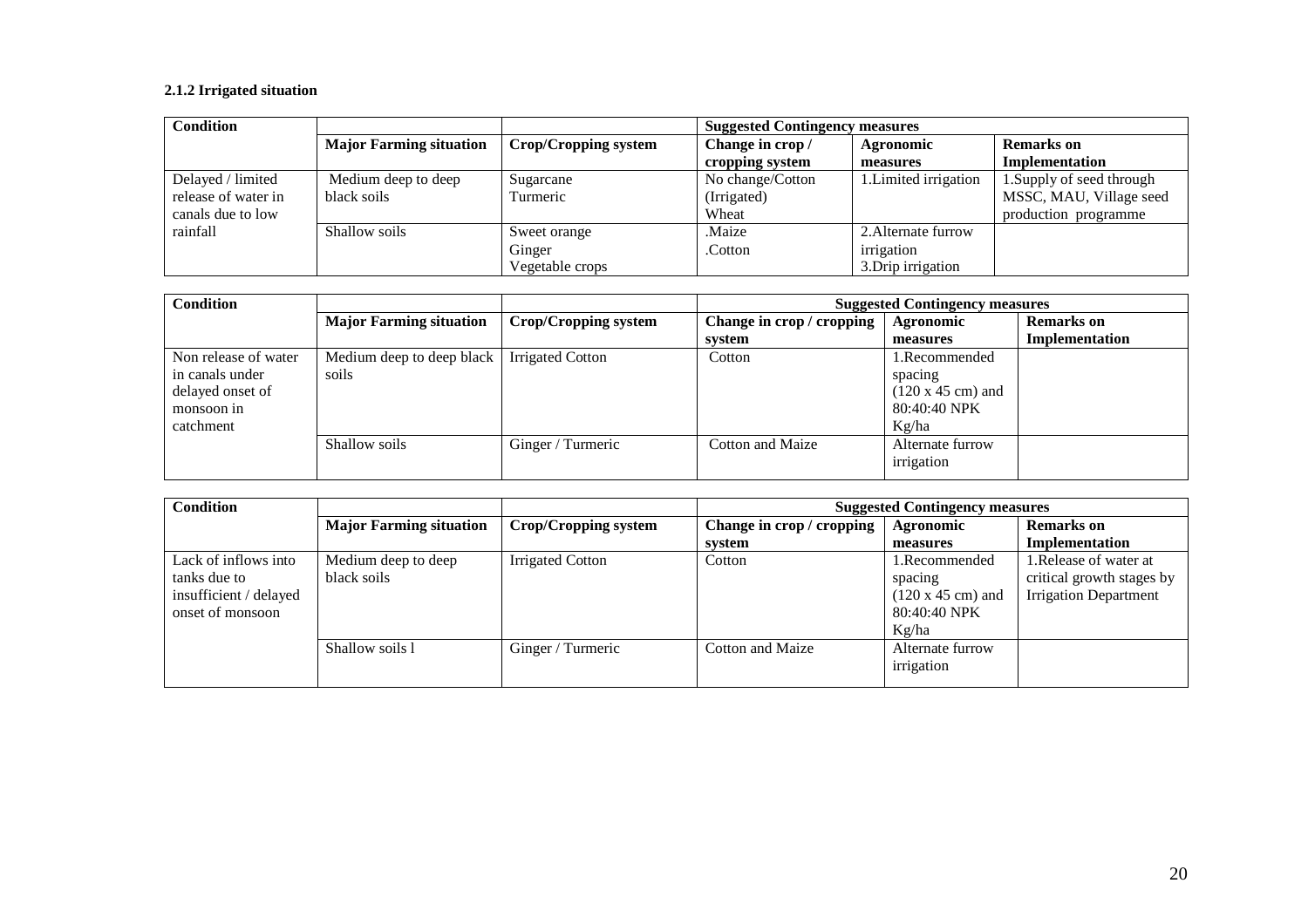| <b>Condition</b>                                            |                                    |                             | <b>Suggested Contingency measures</b> |                                                                                       |                                                                                       |  |
|-------------------------------------------------------------|------------------------------------|-----------------------------|---------------------------------------|---------------------------------------------------------------------------------------|---------------------------------------------------------------------------------------|--|
|                                                             | <b>Major Farming situation</b>     | <b>Crop/Cropping system</b> | Change in crop / cropping             | Agronomic                                                                             | <b>Remarks</b> on                                                                     |  |
|                                                             |                                    |                             | system                                | measures                                                                              | Implementation                                                                        |  |
| Insufficient<br>groundwater recharge<br>due to low rainfall | Medium deep to deep<br>black soils | <b>Irrigated Cotton</b>     | Cotton                                | 1.Recommended<br>spacing<br>$(120 \times 45 \text{ cm})$ and<br>80:40:40 NPK<br>Kg/ha | 1. Supply of seed through<br>MSSC, NFSM, MAU,<br>Village seed production<br>programme |  |
|                                                             | Shallow soils 1                    | Ginger / Turmeric           | Cotton and Maize                      | Alternate furrow<br>irrigation                                                        |                                                                                       |  |

**2.2 Unusual rains (untimely, unseasonal etc)** (for both rainfed and irrigated situations)

| <b>Condition</b>                                                                  | <b>Suggested contingency measure</b>                                                                                          |                                                                                                                               |                                                                                                  |                                                                                                 |
|-----------------------------------------------------------------------------------|-------------------------------------------------------------------------------------------------------------------------------|-------------------------------------------------------------------------------------------------------------------------------|--------------------------------------------------------------------------------------------------|-------------------------------------------------------------------------------------------------|
| <b>Continuous high</b><br>rainfall in a short<br>span leading to water<br>logging | <b>Vegetative stage</b>                                                                                                       | <b>Flowering stage</b>                                                                                                        | <b>Crop maturity Stage</b>                                                                       | <b>Post harvest</b>                                                                             |
| Cotton                                                                            | Drain excess water<br>$\bullet$<br>Interculture at optimum soil<br>$\bullet$<br>moisture<br>Apply 25KgN/Ha to cotton          | Drain excess water                                                                                                            | Drain out excess water<br>Timely harvest                                                         | Protect picked cotton from<br>drenching and soiling<br>Dry wet cotton and market                |
| Maize                                                                             | Drain out excess water as early<br>as possible<br>Intercultivation and<br>Earthing up                                         | Drain out excess water as early as<br>possible<br>Intercultivation and<br>Earthing up                                         | Drain out excess water<br>Harvest green cobs from<br>dislodged plants for<br>immediate marketing | Harvest cobs after proper drying<br>Dry the grain to optimum<br>moisture content before storage |
| Soybean, Pigeonpea<br>and short duration<br>pulses                                | Drain out excess water                                                                                                        | $-do-$                                                                                                                        | $-do-$                                                                                           | Shift to safer place<br>Dry the produce                                                         |
| Horticulture                                                                      |                                                                                                                               |                                                                                                                               |                                                                                                  |                                                                                                 |
| Mango                                                                             | Opening of field channels to<br>drain out excess water and avoid<br>surface ponding, Interculture at<br>optimum soil moisture | Opening of field channels to drain<br>out excess water and avoid surface<br>ponding, Interculture at optimum<br>soil moisture | Collect fallen fruits, grade<br>and market if feasible                                           | Grading, cleaning and<br>marketing of fruits                                                    |
| Sweet orange                                                                      | $-do-$                                                                                                                        | $-do-$                                                                                                                        | $-do-$                                                                                           | $-do-$                                                                                          |
|                                                                                   | Heavy rainfall with high speed winds in a short span                                                                          |                                                                                                                               |                                                                                                  |                                                                                                 |
| Cotton                                                                            | Drain excess water<br>$\bullet$<br>Interculture at optimum soil<br>$\bullet$                                                  | Drain excess water                                                                                                            | Drain out excess water<br>Timely harvest                                                         | Protect picked cotton from<br>drenching and soiling                                             |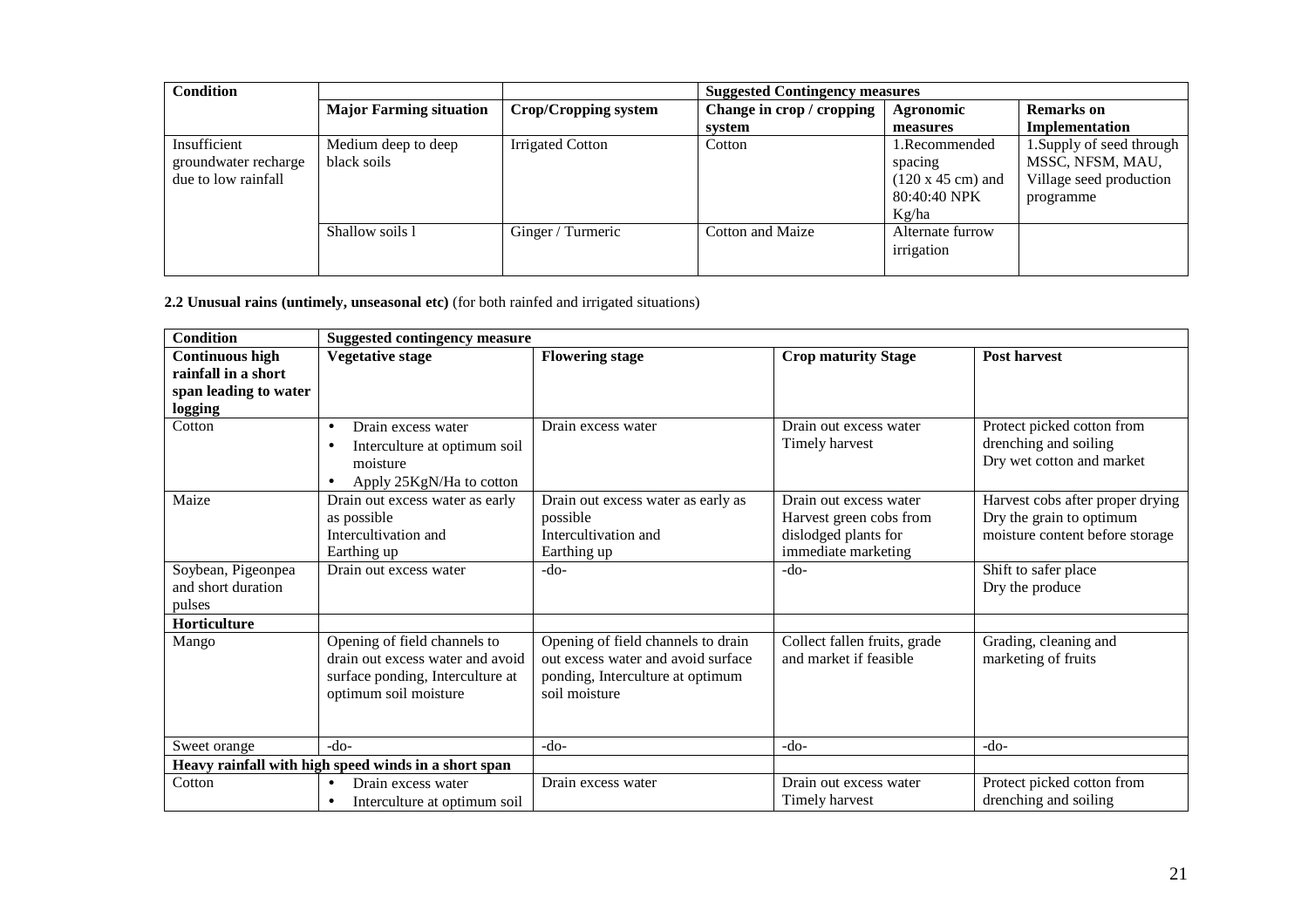|                                                    | moisture<br>Apply 25KgN/Ha to cotton                                                                                                                                                                                           |                                                                                                                                                                                                                                                                                                   |                                                                                                                                  | Dry wet cotton and marketing                                                                    |
|----------------------------------------------------|--------------------------------------------------------------------------------------------------------------------------------------------------------------------------------------------------------------------------------|---------------------------------------------------------------------------------------------------------------------------------------------------------------------------------------------------------------------------------------------------------------------------------------------------|----------------------------------------------------------------------------------------------------------------------------------|-------------------------------------------------------------------------------------------------|
| Maize                                              | Drain out excess water as early<br>as possible                                                                                                                                                                                 | Drain out excess water as early as<br>possible                                                                                                                                                                                                                                                    | Drain out excess water<br>Harvest green cobs from<br>dislodged plants for<br>immediate marketing                                 | Harvest cobs after proper drying<br>Dry the grain to optimum<br>moisture content before storage |
| Soybean, Pigeonpea<br>and short duration<br>pulses | Drain out excess water                                                                                                                                                                                                         | $-do-$                                                                                                                                                                                                                                                                                            | $-do-$                                                                                                                           | Shift to safer place<br>Dry the produce                                                         |
| Horticulture                                       |                                                                                                                                                                                                                                |                                                                                                                                                                                                                                                                                                   |                                                                                                                                  |                                                                                                 |
| Mango                                              | Drain out excess water                                                                                                                                                                                                         | Provide support to prevent lodging<br>and uprooting in young orchards                                                                                                                                                                                                                             | Apply multinutrient and<br>hormonal spray to promote<br>flowering                                                                | Shift produce to safer place                                                                    |
| Sweet orange                                       | $-do-$                                                                                                                                                                                                                         | $-do-$                                                                                                                                                                                                                                                                                            | $-do-$                                                                                                                           | $-do-$                                                                                          |
|                                                    | Outbreak of pests and diseases due to unseasonal rains                                                                                                                                                                         |                                                                                                                                                                                                                                                                                                   |                                                                                                                                  |                                                                                                 |
| Cotton                                             | Apply soil drench of<br>carbendazim 0.1% or COC @<br>3g/litre at base of plants to<br>prevent wilt in low lying<br>patches                                                                                                     | Apply foliar spray of streptocycline<br>sulphate @ $6g/60$ litre + COC @<br>25g/10 litre to prevent bacterial leaf<br>blight<br>Apply Sulphur 25g/10 litre (300<br>mesh) to prevent grey mildew<br>Apply MgSO4 25 kg/ha soil<br>application or 1% MgSO4 foliar<br>spray to prevent leaf reddening | Foliar spray of carbendazim<br>$0.1\%$ or Ditane M45 0.2% to<br>prevent boll rot                                                 | $\bar{\phantom{a}}$                                                                             |
| Maize                                              |                                                                                                                                                                                                                                | Foliar application of Mancozeb at<br>$0.25 - 0.5\%$ at 8-10 days interval to<br>control Turcicum leaf blight                                                                                                                                                                                      |                                                                                                                                  |                                                                                                 |
| Soybean                                            | Manually remove infested<br>plants or plant parts from below<br>the girdles<br>Protect against semilooper when<br>density reaches >4 larvae per<br>meter row with foliar spray of<br>NSKE 5% or dimethoate 30 EC<br>1 ml/litre |                                                                                                                                                                                                                                                                                                   |                                                                                                                                  |                                                                                                 |
| Horticulture                                       |                                                                                                                                                                                                                                |                                                                                                                                                                                                                                                                                                   |                                                                                                                                  |                                                                                                 |
| Mango                                              | Spray imidacloprid 0.3 ml or<br>dimethoate 1 ml/liter to control<br>hopper<br>Drench the seedlings with COC<br>0.25% against root rot                                                                                          | Protect against hopper                                                                                                                                                                                                                                                                            | Spray Dithane M 45 3g/litre<br>or carbendazim 1g/liter<br>against anthracnose<br>Spray sulphur 0.5% to control<br>powdery mildew | Maintain aeration in storage to<br>prevent fungal infection and<br>blackening or fruits         |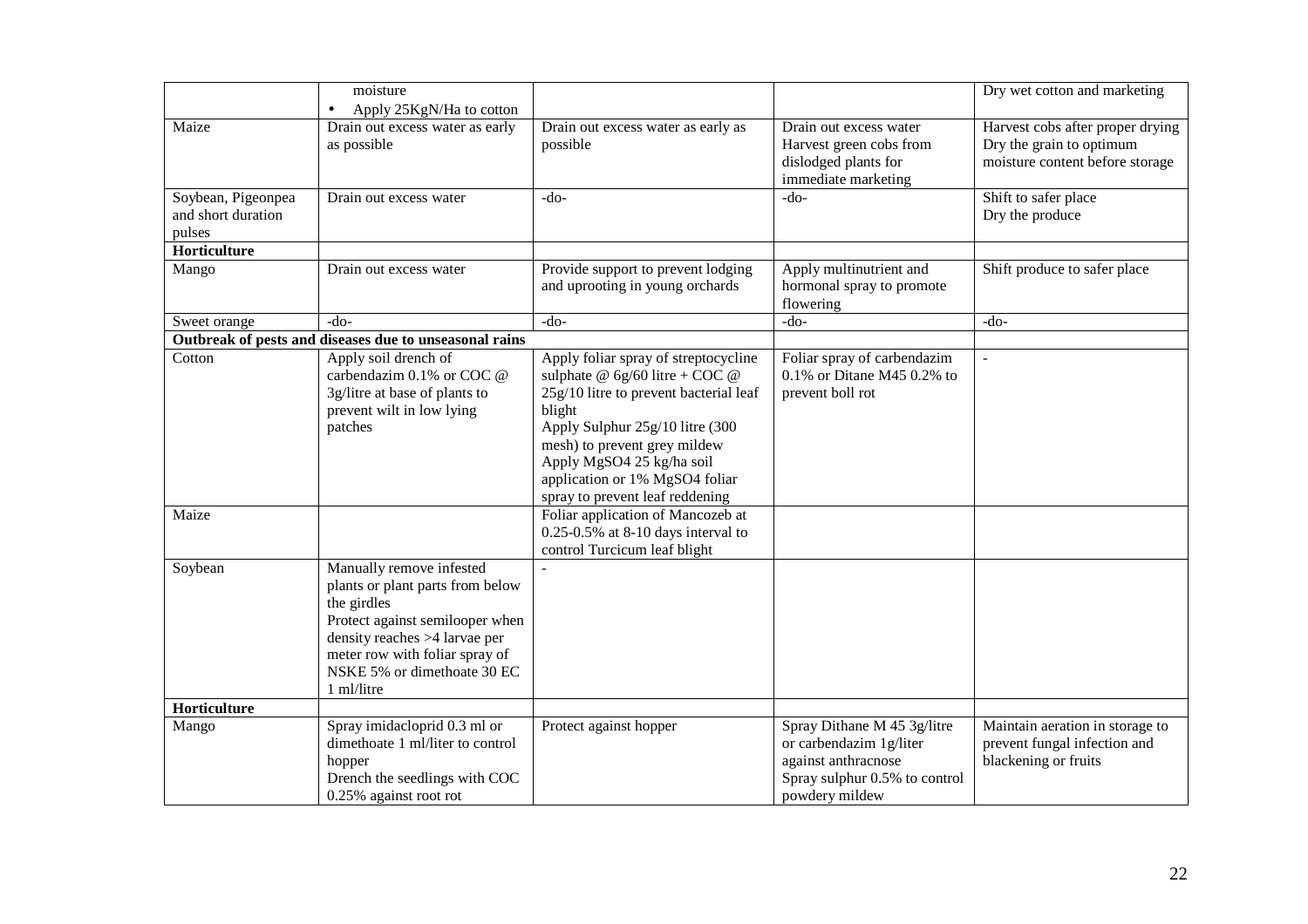| Sweet orange | Protect against Citrus Psylla  | Protect against Citrus Psylla with |  |
|--------------|--------------------------------|------------------------------------|--|
|              | with foliar spray of malathion | foliar spray of malathion 50 EC 10 |  |
|              | 50 EC 10 ml or quinalphos 25   | ml or quinalphos 25 EC 10 ml or    |  |
|              | EC 10 ml or cypermethrin 25EC  | cypermethrin 25EC 4 ml per 10      |  |
|              | 4 ml per 10 liters             | liters                             |  |

**2.3 Floods:** Not applicable

| <b>Condition</b>                                      |                                                                                                | Suggested contingency measure |  |  |  |
|-------------------------------------------------------|------------------------------------------------------------------------------------------------|-------------------------------|--|--|--|
| Transient water logging / partial                     | <b>Reproductive stage</b><br>Seedling / nursery stage<br><b>Vegetative stage</b><br>At harvest |                               |  |  |  |
| inundation                                            |                                                                                                |                               |  |  |  |
| Continuous submergence for more than   Not applicable |                                                                                                |                               |  |  |  |
| 2 days                                                |                                                                                                |                               |  |  |  |
| Sea water inundation                                  |                                                                                                |                               |  |  |  |

## **2.4 Extreme events: Heat wave / Cold wave / Frost / Hailstorm / Cyclone**

| <b>Extreme</b><br>event |                                                              | <b>Suggested contingency measure</b>                                                                                                      |                                                                                                                                           |                                                   |  |  |
|-------------------------|--------------------------------------------------------------|-------------------------------------------------------------------------------------------------------------------------------------------|-------------------------------------------------------------------------------------------------------------------------------------------|---------------------------------------------------|--|--|
| type                    | Seedling / nursery stage                                     | Vegetative stage                                                                                                                          | <b>Reproductive stage</b>                                                                                                                 | At harvest                                        |  |  |
| <b>Heat Wave</b>        |                                                              |                                                                                                                                           |                                                                                                                                           |                                                   |  |  |
| <b>Horticulture</b>     |                                                              |                                                                                                                                           |                                                                                                                                           |                                                   |  |  |
| Sweet orange            | Frequent irrigation<br>Shade temporary shade net<br>Mulching | Irrigation and pruning of affected<br>branches / twigs                                                                                    | Irrigation and pruning of affected<br>branches / twigs<br>Apply 1% Bordeaux paste to cut<br>ends                                          | Immediate harvesting,<br>grading<br>and marketing |  |  |
| Cold wave               |                                                              |                                                                                                                                           |                                                                                                                                           |                                                   |  |  |
| Sweet orange            | Protect with polythene sheet                                 | and light<br>Smoking,<br>frequent<br>irrigation during evening hours,<br>mulching,<br>apply<br>basin<br>supplementary dose of fertilizers | Smoking,<br>light<br>frequent and<br>irrigation during evening hours,<br>basin<br>mulching,<br>apply<br>supplementary dose of fertilizers |                                                   |  |  |
| Frost                   | Not applicable                                               |                                                                                                                                           |                                                                                                                                           |                                                   |  |  |
| <b>Hailstorm</b>        | Not applicable                                               |                                                                                                                                           |                                                                                                                                           |                                                   |  |  |
| Cyclone                 | Not applicable                                               |                                                                                                                                           |                                                                                                                                           |                                                   |  |  |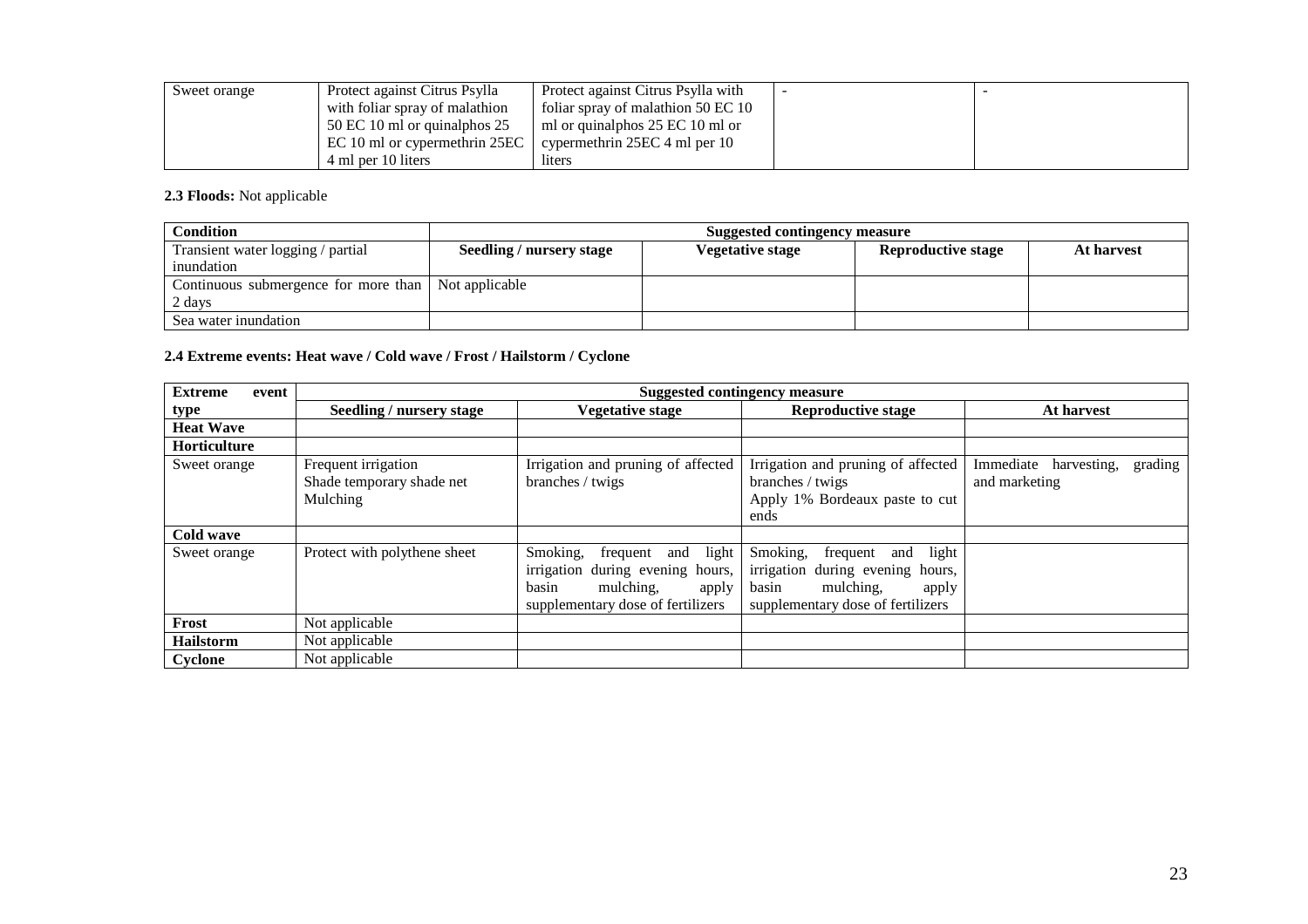## **2.5 Contingent strategies for Livestock, Poultry & Fisheries**

## **2.5.1 Livestock**

|                                                                                                                                                                                                                                                                                                                                                                                                                                                                                                                                                                                                                                                                                                                                              | <b>Suggested contingency measures</b>                                                                                                                                                      |                                                                                                                                                                                             |                                                                                                                                            |  |  |
|----------------------------------------------------------------------------------------------------------------------------------------------------------------------------------------------------------------------------------------------------------------------------------------------------------------------------------------------------------------------------------------------------------------------------------------------------------------------------------------------------------------------------------------------------------------------------------------------------------------------------------------------------------------------------------------------------------------------------------------------|--------------------------------------------------------------------------------------------------------------------------------------------------------------------------------------------|---------------------------------------------------------------------------------------------------------------------------------------------------------------------------------------------|--------------------------------------------------------------------------------------------------------------------------------------------|--|--|
|                                                                                                                                                                                                                                                                                                                                                                                                                                                                                                                                                                                                                                                                                                                                              | Before the event <sup>s</sup>                                                                                                                                                              | During the event                                                                                                                                                                            | After the event                                                                                                                            |  |  |
| <b>Drought</b>                                                                                                                                                                                                                                                                                                                                                                                                                                                                                                                                                                                                                                                                                                                               |                                                                                                                                                                                            |                                                                                                                                                                                             |                                                                                                                                            |  |  |
| Feed and<br>fodder<br>availability                                                                                                                                                                                                                                                                                                                                                                                                                                                                                                                                                                                                                                                                                                           | Sowing of cereals (Sorghum/Bajra) and leguminous<br>crops (Lucerne, Berseem, Horse gram, Cowpea)<br>during North-East monsoon under dry land system for<br>fodder production               | Harvest and use biomass of dried up crops<br>(Pearlmillet, Pigeon pea, Sorghum, maize,<br>Wheat, Green gram, Black gram,<br>Soybean,<br>cluster bean) material as fodder                    | Encourage progressive farmers to<br>grow multi cut fodder crops of<br>sorghum/bajra/maize(UP chari, MP<br>chari, HC-136, HD-2,<br>GAINT    |  |  |
| Collection of soya meal waste and<br>sunflower/safflower/ groundnut seed cake for use as<br>feed supplement during drought<br>Motivating the sugarcane farmers to convert green<br>sugarcane tops in to silage by the end of February<br>Preserving the green maize fodder as silage<br>Development of hortipastoral systems inexisting<br>orchards<br>Establishment of fodder bank at village level with<br>available dry fodder (wheat straw, Sorghum/Bajra<br>stover, groundnut haulms, sugarcane tops)<br>Development of silvopastoral models with Leucaena,<br>Glyricidia, Prosopis as fodder trees and Marvel,<br>Madras Anjan, Stylo, Desmanthus, etc., as under<br>storey grass<br>Encourage fodder production with Sorghum - stylo- |                                                                                                                                                                                            | Use of unconventional and locally available<br>cheap feed ingredients especially soya meal<br>waste and sunflower/safflower/ groundnut seed<br>cake for feeding of livestock during drought | BAJRA.<br>$L-74.$<br>K-677,<br>Ananad/African<br>Kisan<br>Tall.<br>composite, Moti, Manjari, B1-7 on<br>their own lands with input subsidy |  |  |
|                                                                                                                                                                                                                                                                                                                                                                                                                                                                                                                                                                                                                                                                                                                                              |                                                                                                                                                                                            | Harvest all the top fodder available (Subabul,<br>Glyricidia, Pipol, Prosopis etc) and feed the LS<br>during drought                                                                        | Supply of quality seeds of COFS 29,<br>Stylo and fodder slips of Marvel,<br>Yaswant, Jaywant, Napier, guinea                               |  |  |
|                                                                                                                                                                                                                                                                                                                                                                                                                                                                                                                                                                                                                                                                                                                                              | Concentrate ingredients such as Grains, brans,<br>chunnies & oilseed cakes, low grade grains etc.<br>unfit for human consumption should be<br>procured from Govt. Godowns for feeding high | grass well before monsoon<br>Flushing the stock to recoup<br>Replenish the feed and fodder<br>banks                                                                                         |                                                                                                                                            |  |  |
|                                                                                                                                                                                                                                                                                                                                                                                                                                                                                                                                                                                                                                                                                                                                              | productive animals during drought<br>Promotion of Horse gram as contingent crop and<br>harvesting it at vegetative stage as fodder                                                         |                                                                                                                                                                                             |                                                                                                                                            |  |  |
|                                                                                                                                                                                                                                                                                                                                                                                                                                                                                                                                                                                                                                                                                                                                              | Sorghum on rotation basis and also to cultivate short-                                                                                                                                     | All the hay should be enriched with 2% Urea<br>molasses solution or 1% common salt solution<br>and fed to LS.                                                                               |                                                                                                                                            |  |  |
|                                                                                                                                                                                                                                                                                                                                                                                                                                                                                                                                                                                                                                                                                                                                              | term fodder crops like sunhemp                                                                                                                                                             | Continuous supplementation of minerals to<br>prevent infertility.                                                                                                                           |                                                                                                                                            |  |  |
|                                                                                                                                                                                                                                                                                                                                                                                                                                                                                                                                                                                                                                                                                                                                              | Promote Azola cultivation at backyard<br>Formation of village Disaster Management Committee                                                                                                | Encourage mixing available kitchen waste with<br>dry fodder while feeding to the milch animals                                                                                              |                                                                                                                                            |  |  |
|                                                                                                                                                                                                                                                                                                                                                                                                                                                                                                                                                                                                                                                                                                                                              | Capacity building and preparedness of the stakeholders<br>and official staff for the drought/floods/cyclones                                                                               | Arrangements should be made for mobilization<br>of small ruminants across the districts where no<br>drought exits                                                                           |                                                                                                                                            |  |  |
|                                                                                                                                                                                                                                                                                                                                                                                                                                                                                                                                                                                                                                                                                                                                              |                                                                                                                                                                                            | Unproductive livestock should to be culled                                                                                                                                                  |                                                                                                                                            |  |  |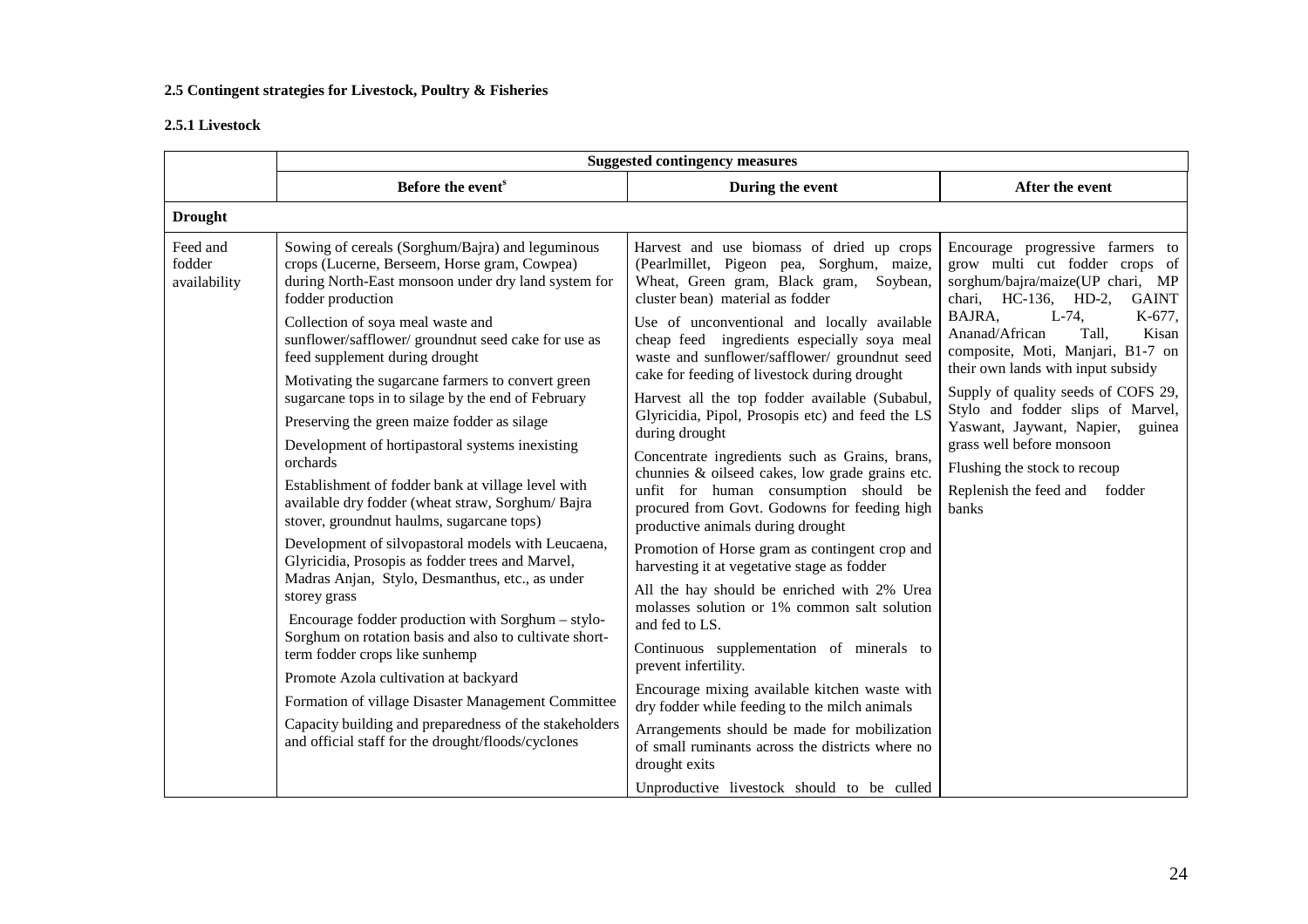|                       |                                                                                                                                                                                                                                                                                                                                                                                                                                                                                                   | during severe drought                                                                                                                                            |                                                                                                                                                                                                                                                                |
|-----------------------|---------------------------------------------------------------------------------------------------------------------------------------------------------------------------------------------------------------------------------------------------------------------------------------------------------------------------------------------------------------------------------------------------------------------------------------------------------------------------------------------------|------------------------------------------------------------------------------------------------------------------------------------------------------------------|----------------------------------------------------------------------------------------------------------------------------------------------------------------------------------------------------------------------------------------------------------------|
|                       |                                                                                                                                                                                                                                                                                                                                                                                                                                                                                                   | Create transportation and marketing facilities for<br>the culled and unproductive animals (10000-<br>20000 animals)                                              |                                                                                                                                                                                                                                                                |
|                       |                                                                                                                                                                                                                                                                                                                                                                                                                                                                                                   | Subsidized loans (5-10 crores) should be<br>provided to the livestock keepers                                                                                    |                                                                                                                                                                                                                                                                |
| Drinking water        | Make available wholesome clean drinking water<br>throughout the year for livestock<br>Adopt various water conservation methods at village<br>level to improve the ground water level for adequate<br>water supply.<br>Identification of water resources<br>Rain water harvesting and create water<br>bodies/watering points (when water is scarce use only<br>as drinking water for animals)<br>Construction of drinking water tanks in herding<br>places/village junctions/relief camp locations | Provide wholesome clean drinking water<br>throughout the day<br>Restrict wallowing of animals in water<br>bodies/resources<br>Add alum in stagnated water bodies | Watershed management practices<br>should be promoted to conserve the<br>rainwater.<br>Bleach $(0.1\%)$ drinking water / water<br>sources<br>Desilting of ponds<br>Sensitize the farming community<br>about importance of clean drinking<br>water for livestock |
|                       | Drinking water troughs should be provided in shandies<br>/community grazing areas                                                                                                                                                                                                                                                                                                                                                                                                                 |                                                                                                                                                                  |                                                                                                                                                                                                                                                                |
| Health and<br>disease | Procure and stock emergency medicines and<br>vaccines for important endemic diseases of the area                                                                                                                                                                                                                                                                                                                                                                                                  | Conduct mass animal health camps in every<br>village                                                                                                             | Keep close surveillance on disease<br>outbreak.                                                                                                                                                                                                                |
| management            | All the stock must be immunized for endemic<br>diseases of the area before the onset of monsoon                                                                                                                                                                                                                                                                                                                                                                                                   | Keep close watch on health of different<br>livestock species                                                                                                     | Undertake the vaccination depending<br>on need                                                                                                                                                                                                                 |
|                       | Surveillance and disease monitoring network to be<br>established at Joint Director (Animal Husbandry)<br>office in the district                                                                                                                                                                                                                                                                                                                                                                   | Identification and quarantine of sick animals<br>Performing ring vaccination (8 km radius) in<br>case of any outbreak                                            | Restricting movement of livestock in<br>case of any epidemic<br>Farmers should be advised to breed                                                                                                                                                             |
|                       | Adequate refreshment training on disaster<br>management to be given to animal husbandry<br>department staff                                                                                                                                                                                                                                                                                                                                                                                       | Tick control measures should be implemented to<br>prevent tick borne diseases in productive<br>animals                                                           | their milch animals during July-<br>September so that the peak milk<br>production does not coincide with                                                                                                                                                       |
|                       | Procure and stock multivitamins & area specific<br>mineral mixture                                                                                                                                                                                                                                                                                                                                                                                                                                | Keep the animal houses clean and spray<br>disinfectants                                                                                                          | mid summer                                                                                                                                                                                                                                                     |
|                       |                                                                                                                                                                                                                                                                                                                                                                                                                                                                                                   | Safe and hygienic disposal of dead animal<br>carcasses                                                                                                           |                                                                                                                                                                                                                                                                |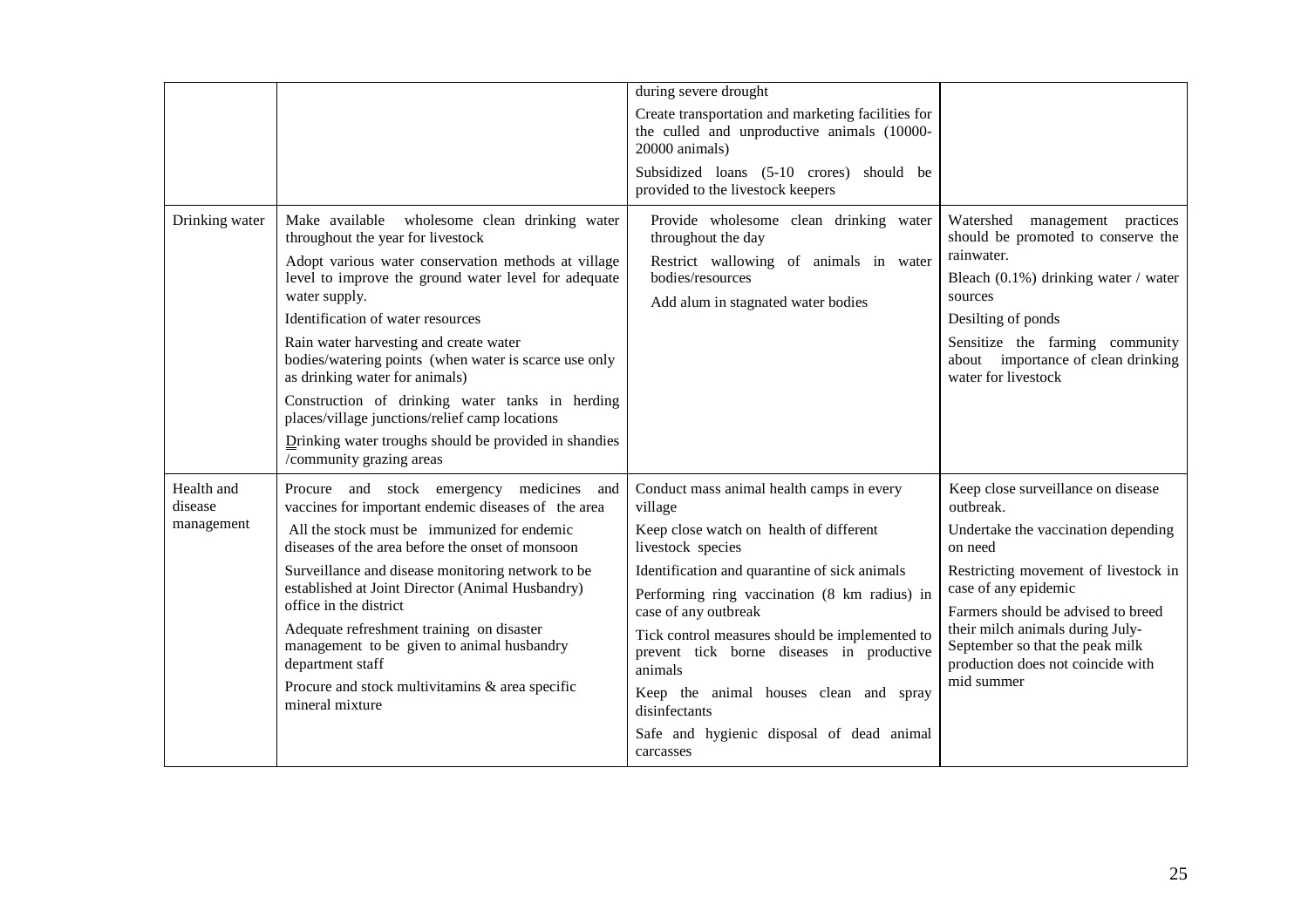| Cyclone/<br><b>Floods</b> | Harvest all the possible immature and or wetted grain<br>(Pearlmillet, Pigeon pea, Sorghum, Wheat, Green<br>gram, Black gram, maize, Soybean, cluster bean etc)<br>and store properly for use as animal feed.<br>Protect the stored dry roughage feed (wheat<br>straw/sorghum stover etc.,) from wetting and<br>inundation of stagnated water<br>Procure and stock vaccines for important endemic<br>diseases<br>Make available emergency medicines, anti-diarrheal<br>drugs and electrolytes for transport to the needy areas<br>Keep stock of bleaching powder and lime<br>Don't allow the animals for grazing in case of early<br>forewarning (EFW)<br>Incase of EFW of severe cyclone/floods, shift the<br>animals to safer places<br>Surveillance and disease monitoring network to be<br>established at Animal Husbandry Department in each<br>district<br>Arrange transportation facilities for animals to shift<br>from low lying areas to safer places and also for<br>animal health workers for rescue operations | Arrange relief camps to save productive and<br>high valued animals<br>Shift productive and high valued animals from<br>affected areas to relief camps<br>Carryout deworming to all the animals entering<br>into relief camps<br>Proper hygiene and sanitation of the relief<br>camps, animal sheds and surroundings<br>Avoid feeding soaked and mould infected feeds<br>/ fodders to livestock<br>Treatment of the sick, injured and affected<br>animals through arrangement of mobile<br>emergency veterinary hospitals / rescue animal<br>health workers.<br>Spray fly repellants like neem oil, Butax etc., in<br>animal sheds and relief camps<br>Identification and quarantine of sick animals<br>Perform ring vaccination (8 km radius) in case<br>of any disease outbreak<br>Sprinkle lime in relief camps and animal sheds<br>Proper disposal of dung from relief camps and<br>animal sheds | Restrict movement of animals in case<br>of epidemic<br>Repair of animal shed<br>Cleaning and disinfection of the shed<br>Bleach (0.1%) drinking water / water<br>sources<br>Deworm all the animals through mass<br>camps<br>Vaccinate against possible disease<br>out breaks like HS, BQ, FMD and<br>PPR<br>Proper dispose of the dead animals /<br>carcasses by burning / deep burying<br>(4-8 feet) with lime powder (1kg for<br>small ruminants and 5kg for large<br>ruminants) in pit<br>Bleach / chlorinate $(0.1\%)$ drinking<br>water or water resources<br>Collect drowned crop material, dry it<br>and store for future use<br>Sowing of short duration fodder<br>crops in unsown and water logged<br>areas when crops are damaged and no<br>chance to replant<br>Application of urea (20-25kg/ha) in<br>the inundated areas and CPR's to<br>enhance the bio mass production. |
|---------------------------|-----------------------------------------------------------------------------------------------------------------------------------------------------------------------------------------------------------------------------------------------------------------------------------------------------------------------------------------------------------------------------------------------------------------------------------------------------------------------------------------------------------------------------------------------------------------------------------------------------------------------------------------------------------------------------------------------------------------------------------------------------------------------------------------------------------------------------------------------------------------------------------------------------------------------------------------------------------------------------------------------------------------------------|-----------------------------------------------------------------------------------------------------------------------------------------------------------------------------------------------------------------------------------------------------------------------------------------------------------------------------------------------------------------------------------------------------------------------------------------------------------------------------------------------------------------------------------------------------------------------------------------------------------------------------------------------------------------------------------------------------------------------------------------------------------------------------------------------------------------------------------------------------------------------------------------------------|----------------------------------------------------------------------------------------------------------------------------------------------------------------------------------------------------------------------------------------------------------------------------------------------------------------------------------------------------------------------------------------------------------------------------------------------------------------------------------------------------------------------------------------------------------------------------------------------------------------------------------------------------------------------------------------------------------------------------------------------------------------------------------------------------------------------------------------------------------------------------------------|
| Heat & Cold<br>wave       | Arrangement for protection from heat wave<br>Plantation around the shed<br>$\mathbf{i}$<br>Arrangement of $H_2O$ sprinklers / foggers in<br>$\mathbf{ii}$<br>the shed<br>iii) Application of white reflector paint on the<br>roof<br>iv) Thatched sheds should be provided as a                                                                                                                                                                                                                                                                                                                                                                                                                                                                                                                                                                                                                                                                                                                                             | Heat wave: Allow the animals early in the<br>morning or late in the evening for grazing<br>Feed green fodder/silage / concentrates during<br>day time and roughages / hay during night time<br>Put on the foggers / sprinkerlers during day time<br>In severe cases, vitamin 'C' and electrolytes<br>should be added in $H_2O$ during day time<br>Cold wave:                                                                                                                                                                                                                                                                                                                                                                                                                                                                                                                                        | Feed the animals as per routine<br>schedule<br>Allow the animals for grazing<br>(normal timings)                                                                                                                                                                                                                                                                                                                                                                                                                                                                                                                                                                                                                                                                                                                                                                                       |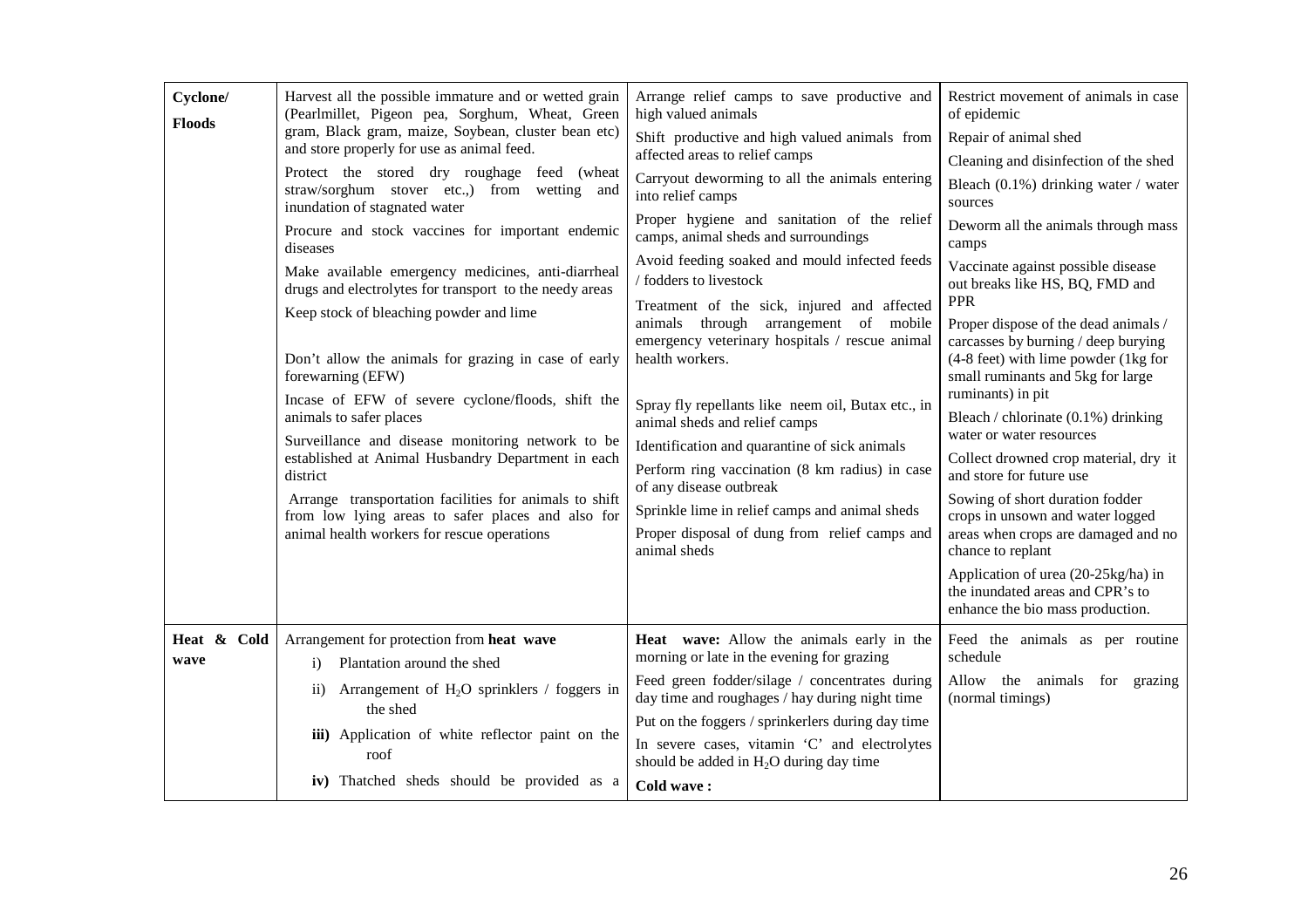|                  | shelter to minimize heat stress                                                                                                                                                             | Allow for grazing between 10AM to 3PM                                                                                         |                                                                                                        |
|------------------|---------------------------------------------------------------------------------------------------------------------------------------------------------------------------------------------|-------------------------------------------------------------------------------------------------------------------------------|--------------------------------------------------------------------------------------------------------|
|                  | Cold wave: Covering all the wire meshed walls<br>open area with gunny bags/ polyethylene sheets (with<br>a mechanism for lifting during the day time and<br>putting down during night time) | Add 25-50 ml of edible oil in concentrates and<br>fed to the animals                                                          |                                                                                                        |
|                  |                                                                                                                                                                                             | Put on the heaters during night time<br>Apply / sprinkle lime powder in the animal shed<br>to neutralize ammonia accumulation |                                                                                                        |
| <b>Insurance</b> | Encouraging insurance of livestock                                                                                                                                                          | Listing out the details of the dead animals                                                                                   | Submission for insurance claim and<br>availing insurance benefit<br>Purchase of new productive animals |

# **2.5.2 Poultry**

|                               | <b>Suggested contingency measures</b>     |                                                     |                                           |  |  |
|-------------------------------|-------------------------------------------|-----------------------------------------------------|-------------------------------------------|--|--|
|                               | Before the event <sup>a</sup>             | During the event                                    | After the event                           |  |  |
| <b>Drought</b>                |                                           |                                                     |                                           |  |  |
| Shortage of feed ingredients  | Storing of grain like maize, bajra,       | Feed with house hold grain to all the               | Feed supplementation to all the survival  |  |  |
|                               | jowar, broken wheat/rice etc, to use as   | birds in the noon i.e., after morning               | <b>birds</b>                              |  |  |
|                               | supplemental feed during drought          | scavenging                                          |                                           |  |  |
|                               |                                           | Supplementation of shell<br>grit                    |                                           |  |  |
|                               |                                           | (calcium) for laying birds<br>Culling of weak birds |                                           |  |  |
| Drinking water                | Store adequate good quality water         | Use water sanitizers and offer cool                 | Provide clean and hygienic drinking water |  |  |
|                               |                                           | hygienic drinking water                             |                                           |  |  |
| Health and disease management | Culling of sick birds.                    | Supplementation of Vit. A,D,E, K                    | Hygienic and sanitation of poultry house  |  |  |
|                               | Deworming and vaccination against         | and B-complex including vit C in                    | Disposal of dead birds by burning /       |  |  |
|                               | RD and IBD                                | drinking water (5ml in one litre                    | burying with lime powder in pit           |  |  |
|                               |                                           | water)                                              |                                           |  |  |
| <b>Floods</b>                 |                                           |                                                     |                                           |  |  |
| Shortage of feed ingredients  | In case of early forewarning of floods,   | Use stored feed as supplement                       | Routine practices are followed            |  |  |
|                               | shift the birds to safer place            | Don't allow for scavenging                          | Deworming and vaccination against RD      |  |  |
|                               | Storing of grain like maize, bajra,       | Culling of weak birds                               |                                           |  |  |
|                               | jowar, broken wheat/rice etc              |                                                     |                                           |  |  |
| Drinking water                | from<br>Protect<br>the<br>stored<br>water | Use water sanitizers                                | Provide clean and hygienic drinking water |  |  |
|                               | contamination                             | Offer hygienic drinking water                       |                                           |  |  |
| Health and disease management | In case of EFW, add antibiotic powder     | Prevent water logging around the                    | Sanitation of poultry house               |  |  |
|                               | (Terramycin/Ampicilline/<br>Ampiclox      | Provide<br>proper<br>drainage<br>sheds              | Treatment of affected birds               |  |  |
|                               | etc., 10g in one litre) in drinking water | facility to clear stagnated water                   | Disposal of dead birds by burning /       |  |  |
|                               | to prevent any disease outbreak           | Assure supply of electricity<br>by                  | burying with line powder in pit           |  |  |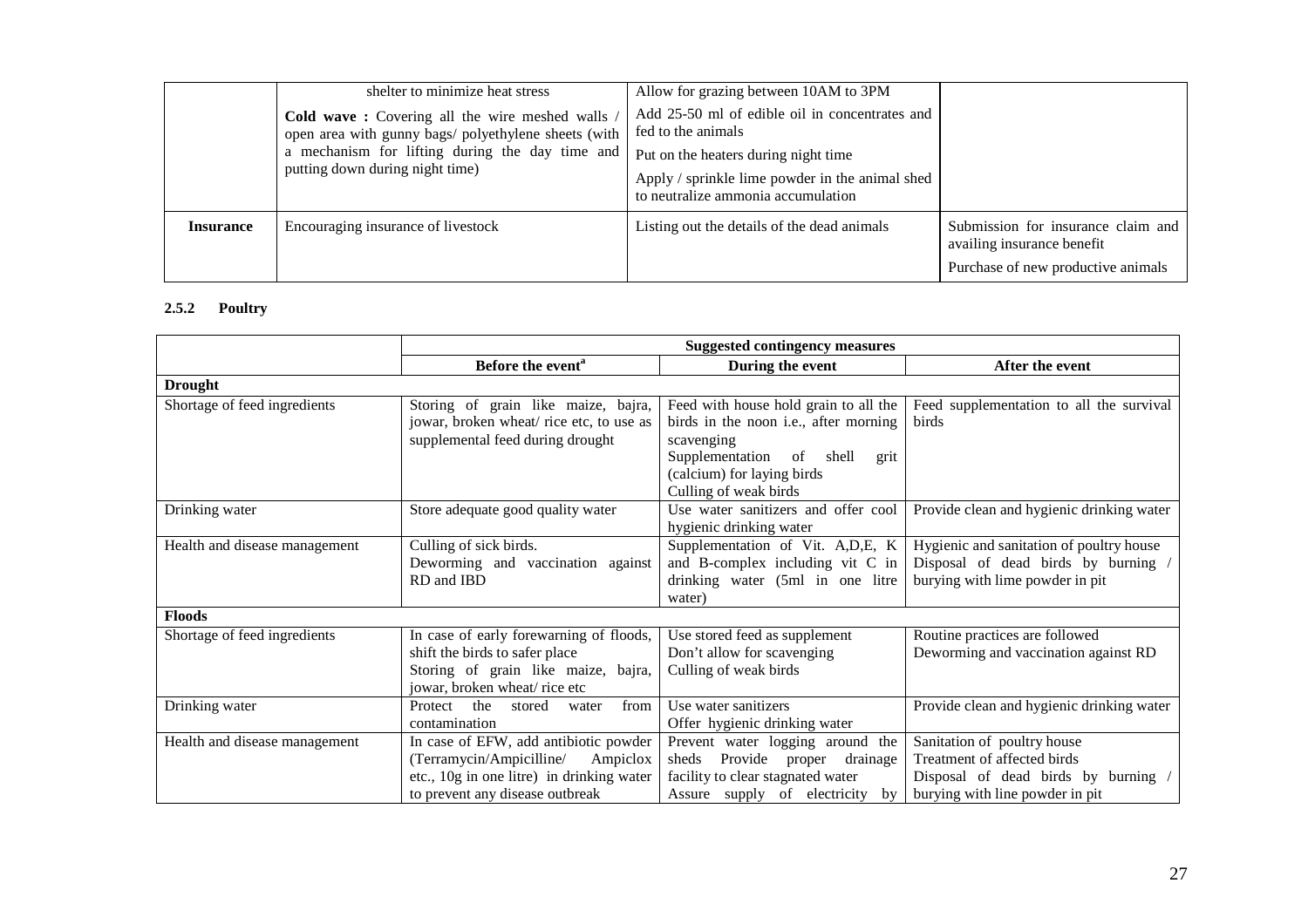|                                |                                                                                                                                                   | generator or solar energy or biogas<br>Sprinkle lime powder to prevent<br>ammonia<br>accumulation<br>due to<br>dampness<br>Sanitation of poultry house                                                                                        | Disposal of poultry manure to prevent<br>protozoal problem<br>Supplementation of coccidiostats in feed<br>Vaccination against RD                                                                                              |
|--------------------------------|---------------------------------------------------------------------------------------------------------------------------------------------------|-----------------------------------------------------------------------------------------------------------------------------------------------------------------------------------------------------------------------------------------------|-------------------------------------------------------------------------------------------------------------------------------------------------------------------------------------------------------------------------------|
| Cyclone                        |                                                                                                                                                   |                                                                                                                                                                                                                                               |                                                                                                                                                                                                                               |
| Shortage of feed ingredients   | In case of EFW, shift the birds to safer<br>place<br>Storing of grain like maize, bajra,<br>jowar, broken wheat/rice etc Culling of<br>weak birds | Use stored feed as supplement<br>Don't allow for scavenging<br>Protect from thunder storms                                                                                                                                                    | Routine practices are followed                                                                                                                                                                                                |
| Drinking water                 | the<br>Protect<br>stored<br>from<br>water<br>contamination                                                                                        | Use water sanitizers<br>Offer hygienic drinking water                                                                                                                                                                                         | Provide clean and hygienic drinking water                                                                                                                                                                                     |
| Health and disease management  | In case of EFW, add antibiotic powder<br>in drinking water to prevent any disease<br>outbreak                                                     | Sanitation of poultry house<br>Treatment of affected birds<br>Prevent water logging around the<br>sheds<br>Assure supply of electricity<br>Sprinkle lime powder (5-10g per<br>square feet) to prevent ammonia<br>accumulation due to dampness | Disposal of dead birds by burning / deep<br>burying with lime powder in pit<br>Disposal of poultry manure to prevent<br>protozoal problem<br>Supplementation of coccidiostats in feed<br>Vaccination against Ranikhet Disease |
| <b>Heat wave</b>               |                                                                                                                                                   |                                                                                                                                                                                                                                               |                                                                                                                                                                                                                               |
| Shelter/environment management | Provision of proper shelter with good<br>ventilation                                                                                              | In<br>foggers/water<br>severe<br>cases,<br>sprinklers/wetting of hanged gunny<br>bags should be arranged in the shed<br>Don't allow for scavenging during<br>mid day                                                                          | Routine practices are followed                                                                                                                                                                                                |
| Health and disease management  | Deworming and vaccination against<br>RD and fowl pox                                                                                              | Supplementation with house hold<br>grain<br>Provide cool and clean drinking<br>water with electrolytes and vit. C<br>In hot summer, add anti-stress<br>probiotics in drinking water or feed                                                   | Routine practices are followed                                                                                                                                                                                                |
| <b>Cold wave</b>               |                                                                                                                                                   |                                                                                                                                                                                                                                               |                                                                                                                                                                                                                               |
| Shelter/environment management | Provision of proper shelter<br>Arrangement for brooding<br>Assure supply of continuous electricity                                                | Close all openings with polythene<br>sheets<br>In severe cases, arrange heaters in the<br>shed<br>Don't allow for scavenging during                                                                                                           | Routine practices are followed                                                                                                                                                                                                |